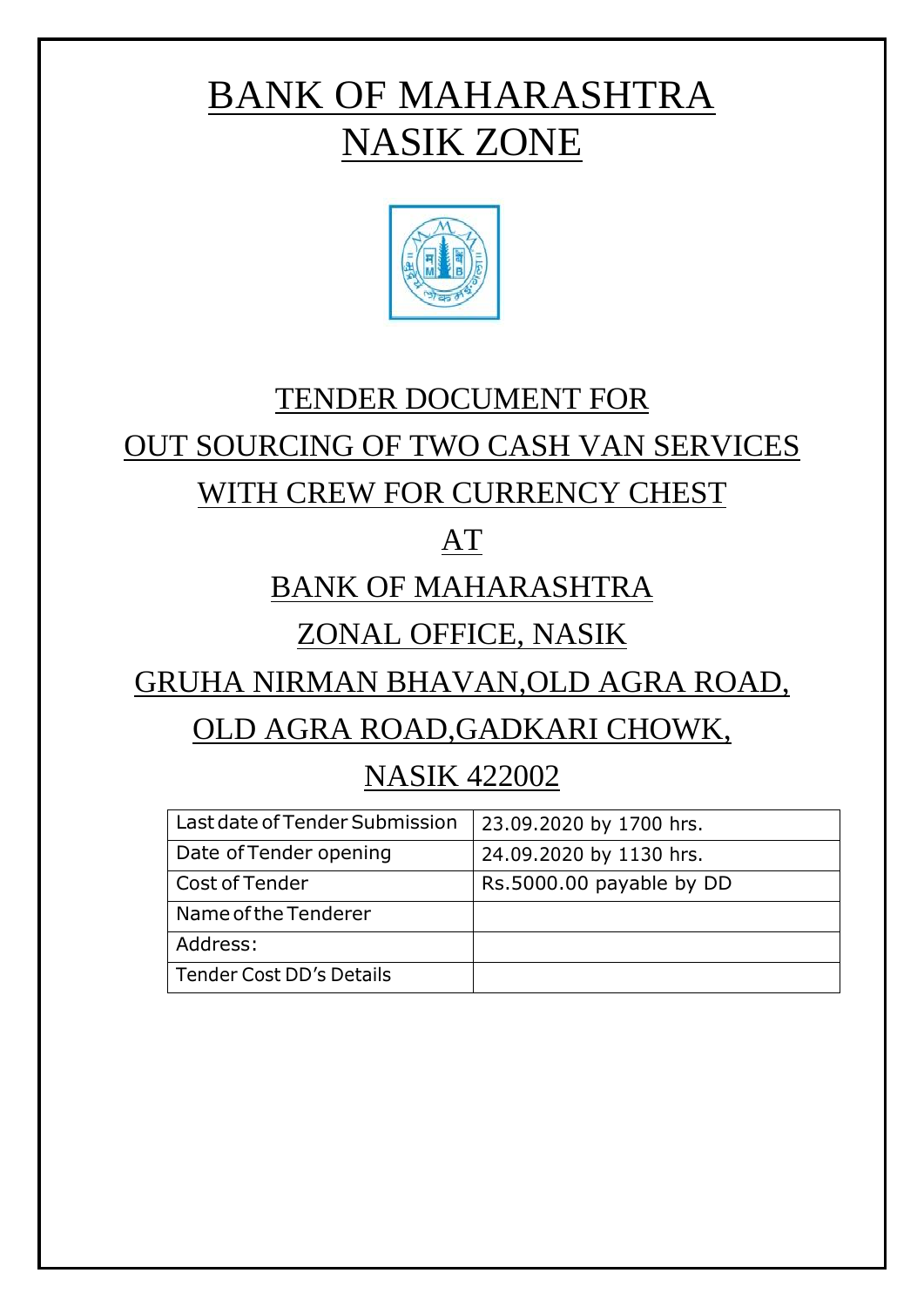

**Ref no AX8/ZO/CASHVAN/20-21 09/09/2020**

#### **OUTSOURCING OF TWO CASH VAN FOR BANK OF MAHARASHTRA, NASIK ZONE (INCLUDING 01 DRIVER, 01 LOADER PER CASH VAN)**

1. Bank of Maharashtra, Nasik Zone intends to outsource Two Cash Van for Nasik Zone Branches/Currency chest (including 01 Driver, 01 Loader). For this purpose we intend to solicit Technical & Price bids from prospective service providers on or before 23/09/2020 by 1700 hrs. Time & Date for opening of bids are mentioned below.

2. Prospective service providers may download the tender document, technical bid & price bid format of RFP from the Bank's website [www.bankofmaharashtra.in](http://www.bankofmaharashtra.in/) The cost of tender is Rs.5,000/- (Non-Refundable) by way of Demand Draft / Pay Order favoring Bank of Maharashtra Zonal Office Nasik, payable at Nasik. The bids shall accompany the Pay Order / Demand Draft.

| Last date for submission of Bid       | 23.09.2020 by 1700 hrs. |
|---------------------------------------|-------------------------|
| <b>Opening of Bid (Technical Bid)</b> | 24.09.2020by 1130 hrs.  |
| <b>Opening of Financial Bid</b>       | 24.09.2020by 1500 hrs.  |
| <b>Cost of Tender</b>                 | Rs.5,000.00             |

3. No brokers/intermediaries shall be entertained. The Bank reserves the right to reject any / all applications without assigning any reasons whatsoever. The required specifications are enclosed as Annexure I to VIII of this letter.

**4.** In case prospective service providers are fulfilling the required specifications, they may submit their Technical and Financial Bids (strictly in the format enclosed at Annexure I to VII) in two separate sealed envelopes so as to reach us latest on 23.09.2020 by 1700 hrs. The envelope should be super scribed as **TECHNICAL BID / FINANCIAL BID FOR OUTSOURCING OF CASH VANS, BANK OF MAHARASHTRA, NASIK** on its top and forwarded to the address: **Bank of Maharashtra, Zonal Office, Griha Nirman Bhavan, Old Agra Road, Gadkari Chowk, Nasik 422002**

**5.** Offers from firms not having their own offices in Nasik**,** will not be considered. All conditions and parameters will be evaluated with reference to the firms submitting the tenders. The Bank reserves the right to reject any / all applications without assigning any reason whatsoever and also to confirm authenticity of the facts submitted by the bidders.

Zonal Manager Nasik Zone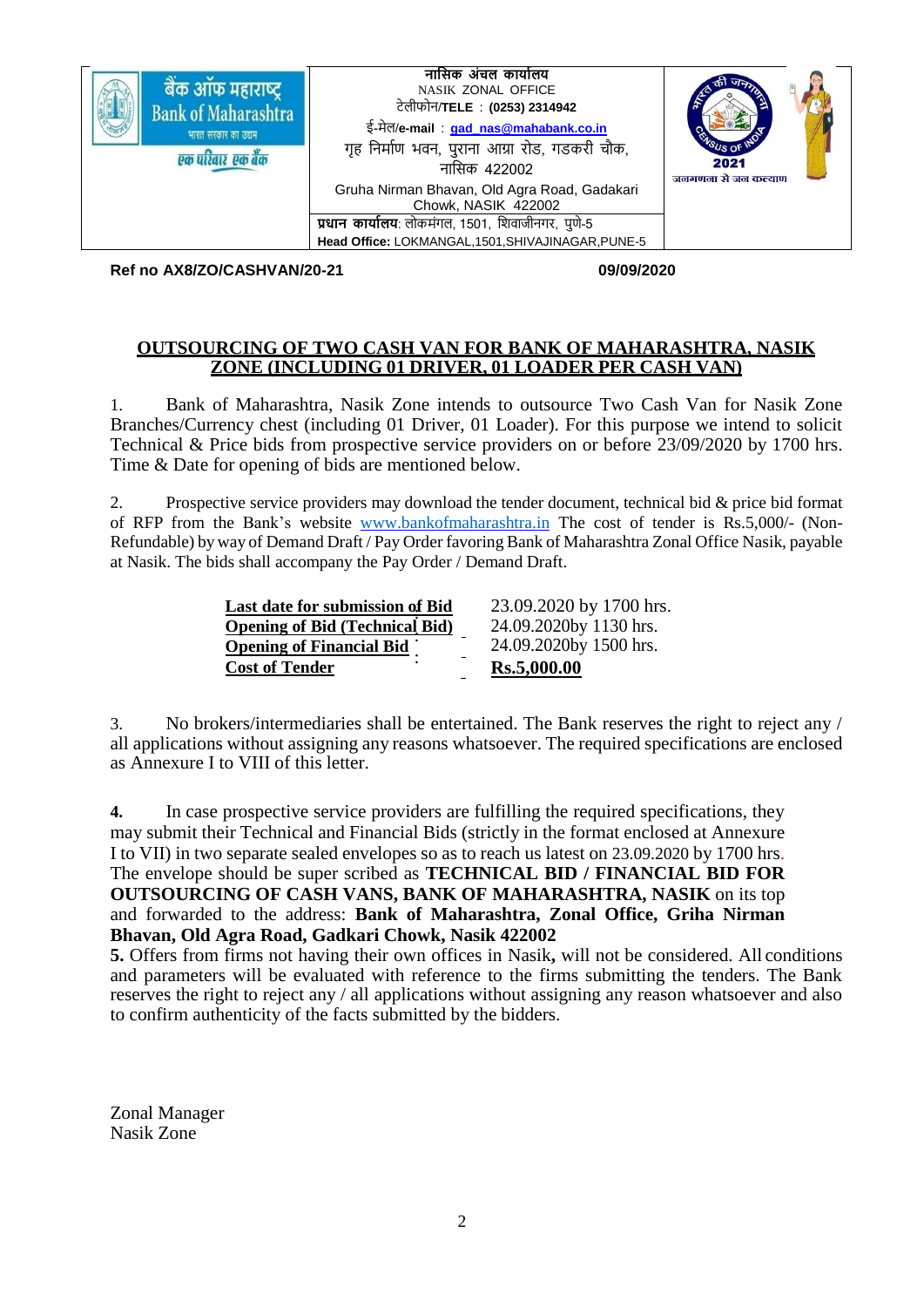#### **OFFER FOR OUTSOURCING OF CASH VANS TERMS & CONDITIONS**

#### 1. **Scope of Work.**

Bank of Maharashtra, Nasik Zone intends to outsource Two Cash Van services facility for remittance of cash and coin bags from various branches /currency chest to branches/ currency chest of the bank and to the linked branches of other bank. The quantity of cash van mentioned above is only tentative and the actual number may increase or decrease depending upon the requirements of the Bank during the period of empanelment / contract i.e. **three** years. The decision of the Bank in this regard will be final.

#### 2. **Terms of Execution of Work.**

The services of cash van would begin within a period of **30** days commencing from the 7th day of acceptance of the work order issued by the Bank. Any delay in services of the cash van over the stipulated period will attract penalty of 1% of the contract value per week subject to maximum of 4% of the contract value.

Bank reserves its right to recover these amounts by any mode such as adjusting from any payments to be made by the Bank to the service provider. Part of week will be treated as a week for this purpose. However, the Bank may condone the liquidity damages for delay of less than a week. The decision to further continue/ discontinue the contract with the service provider lies fully with the Bank.

### 3. **Eligibility Criteria for Short-Listing.**

3.1 For empanelment or short listing of Service Provider the following criteria shall be applied. For this purpose the service provider shall submit documentary proof along with the Tender. The service providers not conforming to any of these parameters will not qualify for empanelment or short listing:

(a) Service Provider should be either registered companies or registered partnership firms reputed for providing Cash Van services.

(b) Service Provider should have credible Supervisory Infrastructure. Service provider should be holding PASARA Licenses under Private Security Agency Regulation & Act 2005.

(c) Service Provider should have Income Tax PAN, registered under Goods & Service Tax (GST) and the latest Clearance Certificate.

(d) Service Provider should have Audited Balance Sheets and Profit & Loss Accounts for the past three years and the average turnover of the Service Provider in the last three years should not be less than **Two Crore** rupees.

(e) Service Provider should have Registration under Shops & Establishments Act.

(f) Service Provider should have a valid certificate from ESI Corporation.

(g) Service Provider should have a valid certificate under EPF & Misc. Provisions Act 1952.

(h) Service Provider should have documents proving compliance of Minimum Wages Act 1948 and other Labor laws and rules.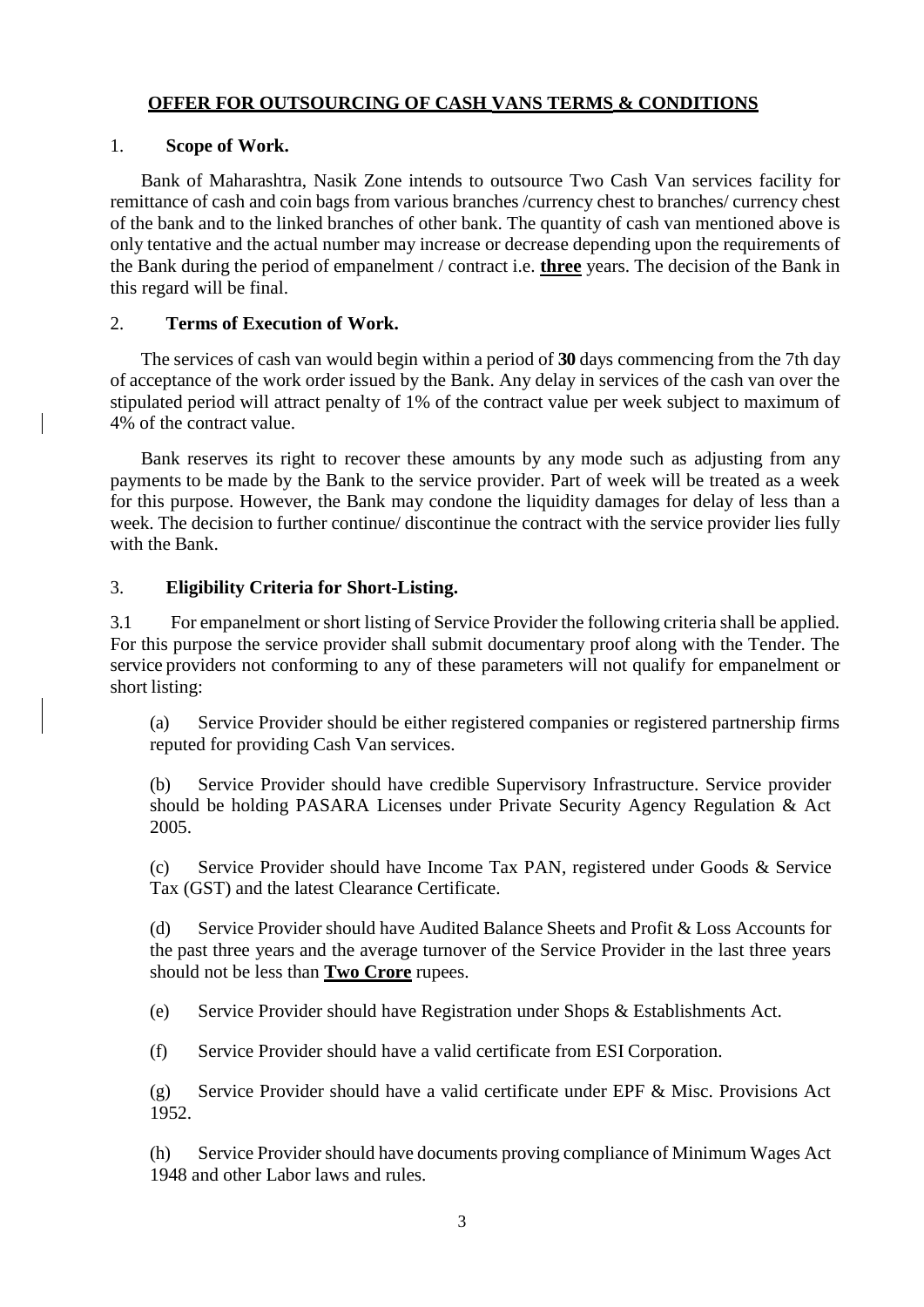(i) Service Provider must have an office in Nasik, as the case may be, with telephone  $\&$ fax and manned during the office hours.

(j) Service Provider should have been in the business of providing Cash van services at least for the last three years in PSU's Banks.

(k) Service Provider should furnish three Reference Sites and on request by the Bank the Referees should testify about the performance of the Service Provider to the Bank's satisfaction.

(l) Service Provider should have minimum 30 Cash Van services. (Attach proof).

(m) Service Provider should submit solvency certificate of Rs. 10, 00,000/- (Rupees Ten lakhs only.)

(n) ISO 9001-2008 certification.

(o) The agency should have undertaken the process of Police verification of all the staff and the same should be confirmed/cross checked by the Zonal office for genuineness.

(p) The driver of the vehicle should be a reliable driver in possession of valid driving license.

(q) The agency should provide communication system for the cash van. The vehicle should be fitted with GPS and CCTV systems and the monitoring should be undertaken on a continuous basis.

(r) The agency should fully indemnify the bank against anyloss.

(s) Statutory norms like Minimum wages act, work man compensation act, EPF, ESIC  $\&$ Third party insurance and insurance cover for their staff and property should be ensured by the agency. Any other requirement made mandatory by the Bank/Govt. machinery should also be complied by the agency.

(t) The armed guards and cash van crew should have undergone training and a certificate of the same to be submitted to the bank. The armed guards should be Ex-servicemen.

(u) Mental and physical fitness of the staff should be certified by a Bank approved/Govt. doctor/Civil Surgeon.

(v) The cash van should be mechanically fit for cash van duty. Vehicle older than 3 years should not be permitted for use. The agency should have tied up with company authorized garages for regular vehicle maintenance.

(w) The modification of the cash van should be in line with the specification laid down by the Bank.

(x) The service provider should provide the following staff with the cash van:

(i) Driver – One. (ii) Loader - one

(y) The vehicle should have all mandatory security equipment fittings such as alarm system, fire extinguishers, CCTV cameras with backup, GPS monitoring systems, Tubeless tyres etc.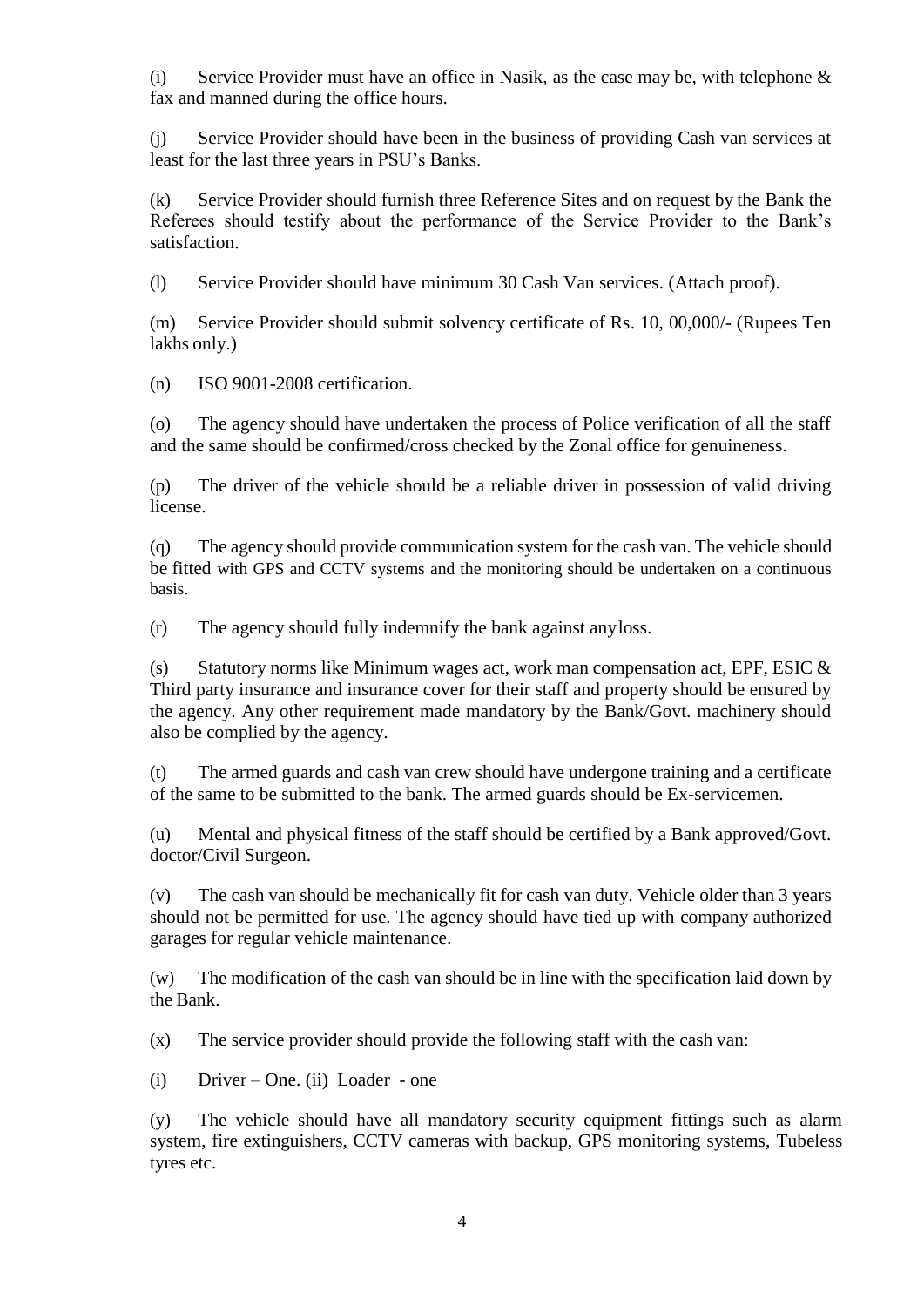**(z) The cash vans delivered to the Bank should have all components of security equipment such as security alarms, fire extinguishers and the media for communication. The cash van should have RTO passing and valid registration for commercial activity.**

(aa) The service provider should comply with all the laws applicable to Union, State and local laws, ordinance, regulations and codes.

(bb) Fidelity Insurance of agency staff should be furnished to the bank.

3.2 Service Provider should furnish details about their firm as per profile at (Annexure - II).

3.3 Agencies, which do not comply with the statutory requirements need not apply.

3.4 In case, bank do not receive the requisite number of tenders or if requisite number of offers do not qualify technically, the bank reserves the right to finalize the tenders from available technically qualified offers. In this regard, bank's decision will be final & binding, no objections from any agency will be entertained in this regard.

3.5 Service Provider has to submit following documents along with the Technical Bid & present the originals for verification (if declared L-1):-

- (a) Registration of agency under Shop & Establishment Act.
- (b) Professional Tax Registration.
- (c) Professional Tax Enrolment Registration.
- (d) Registration for PF (Code Number).
- (e) ESIC Registration (Code Number).
- (f) GST Registration (Registration under composition scheme will not be considered).
- (g) PAN Number.
- (h) Registration & License from Police Department.
- (i) DGR Empanelment / Sponsorship & validity.
- (j) ISO  $9001:2008$  (QMS).
- (k) PSARA license details for providing armed security guard.

#### 4. **Locations to be covered.**

The services will be required for remittance of cash from/to various branches/ currency chests and other linked banks located in jurisdiction of Nasik Zone.

#### 5. **Two Part Offer.**

 The offer will be in two parts; **Technical Offer and Commercial Offer**. Both the parts must be submitted at the same time but in separate sealed covers, giving full particulars, addressed to the Bank of Maharashtra, Nasik Zone and duly super-scribed on each envelope **"Technical Bid for Outsourcing of Cash Vans"** and **"Financial Bid for Outsourcing of Cash Vans"** on or before 23.09.2020 by 1700 hrs.

#### 6. **Earnest Money Deposit.**

Earnest Money Deposit of Rs.50,000/- (Rupees Fifty thousand only), in the form of a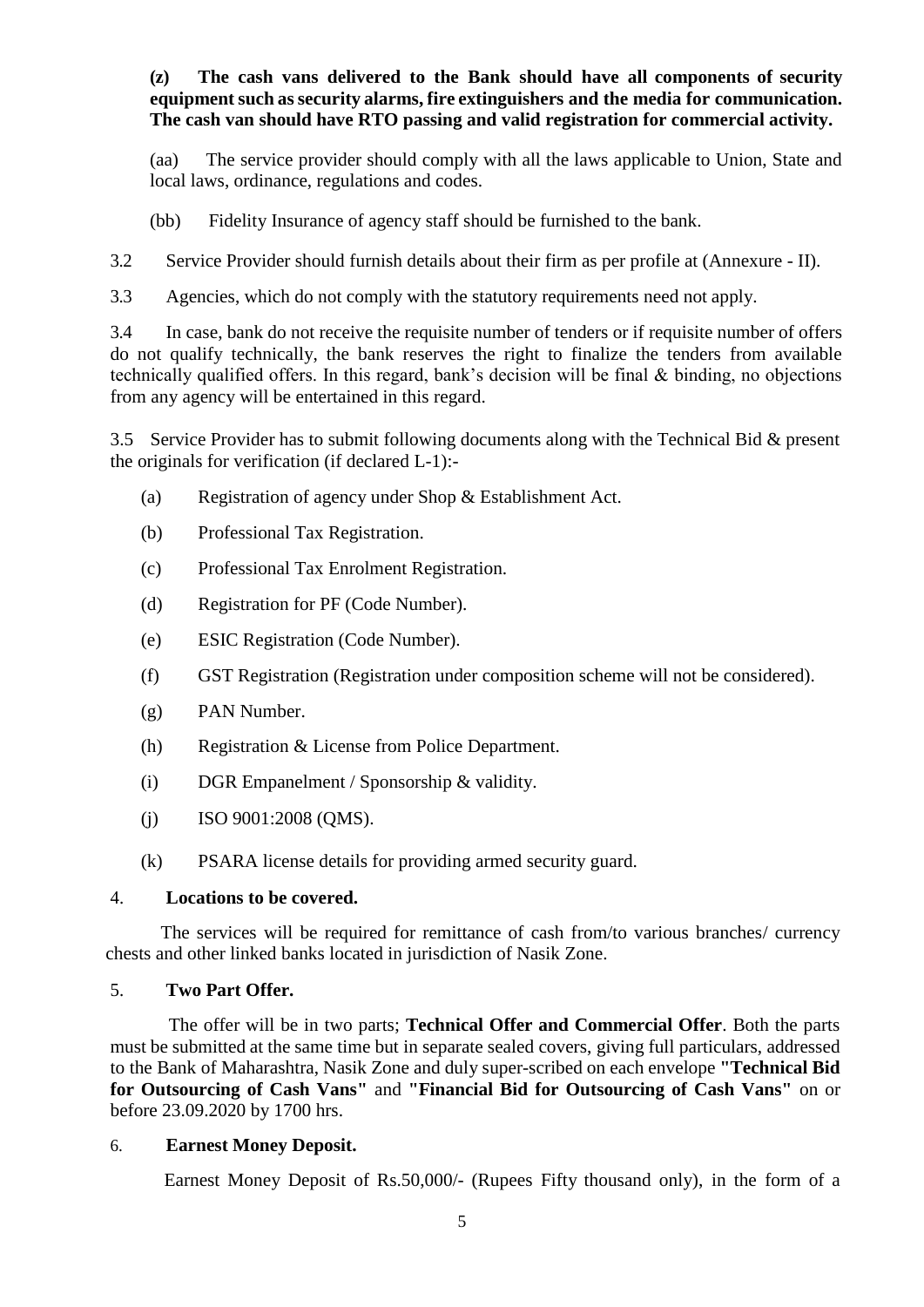demand draft/pay order issued by a scheduled commercial bank favoring Bank of Maharashtra, payable at Nasik must be submitted along with the Techno-commercial Offer. Offers not accompanied with Earnest Money Deposit of Rs.50, 000/- will not be accepted.

This amount will be forfeited if, having been selected by the Bank for the job, the offerer refuses to accept deployment order or having accepted the deployment order, fails to carry out his obligations mentioned therein. **Bank Guarantee in lieu of Earnest Money Deposit will not be accepted**. No interest will be payable on the Earnest Money Deposit. The Earnest Money Deposit will be refunded to the unsuccessful Offerer. The Earnest money paid by the successful Offerer will be released after six months of satisfactory deployment of required number of Cash Vans.

#### 7. **Validity Period of the Offer.**

 The offer will be valid for a period of 60 days from the last date (23.09.2020) of submission of the tenders.

#### 8. **Technical Offer (TO).**

 The Techno-commercial Offer (TO) should be complete in all respects and contain all information asked for in this document. It should not contain any price information. (**If price information is given in TO, it will be rejected**). The Techno-commercial Offer should comprise of the following:

#### **Covering letter on the prescribed format (Annexure-I).**

8.1 Pay Order for Rs.5, 000.00, i.e., Cost of RFP Forms, if downloaded from Bank's website.

8.2 Earnest Money Deposit of Rs.50,000/- in the form of a demand draft / pay order issued by a scheduled Commercial bank in favour of Bank of Maharashtra, payable at Nasik.

8.3 All the annexure of this RFP other than Financial Bid (Annexure – III).

#### 9. **Price Composition.**

 The Price Bid should contain all relevant rates and charges and the rates should be quoted in Indian Rupees only, inclusive of following for Two Cash Van in the format at Annexure III:

- (i) Cost of hiring of the cash van along with the wages of one driver and one loader for 2500 kms per month for Mahindra Maxi Truck/ Bolero type of vehicles.
- (ii) Wages of helper / loader.
- (iii) Charges / Rate of additional kilometers running (to be billed per month on cumulative basis).
- (iv) Charges of additional hours for cash van and crew members ( to be billed per month on cumulative basis )
- (v) The Price Bid should not contradict the Technical Offer in any manner.
- 9.1 Monthly Rates applicable on the date of issue of this tender should be quoted.

9.2 The Bank will shortlist suppliers, who satisfy commercial and other requirements laid down in the document. Authorized representatives may present at the time of opening of the Technical Offers and Price Bids as per date and time given above.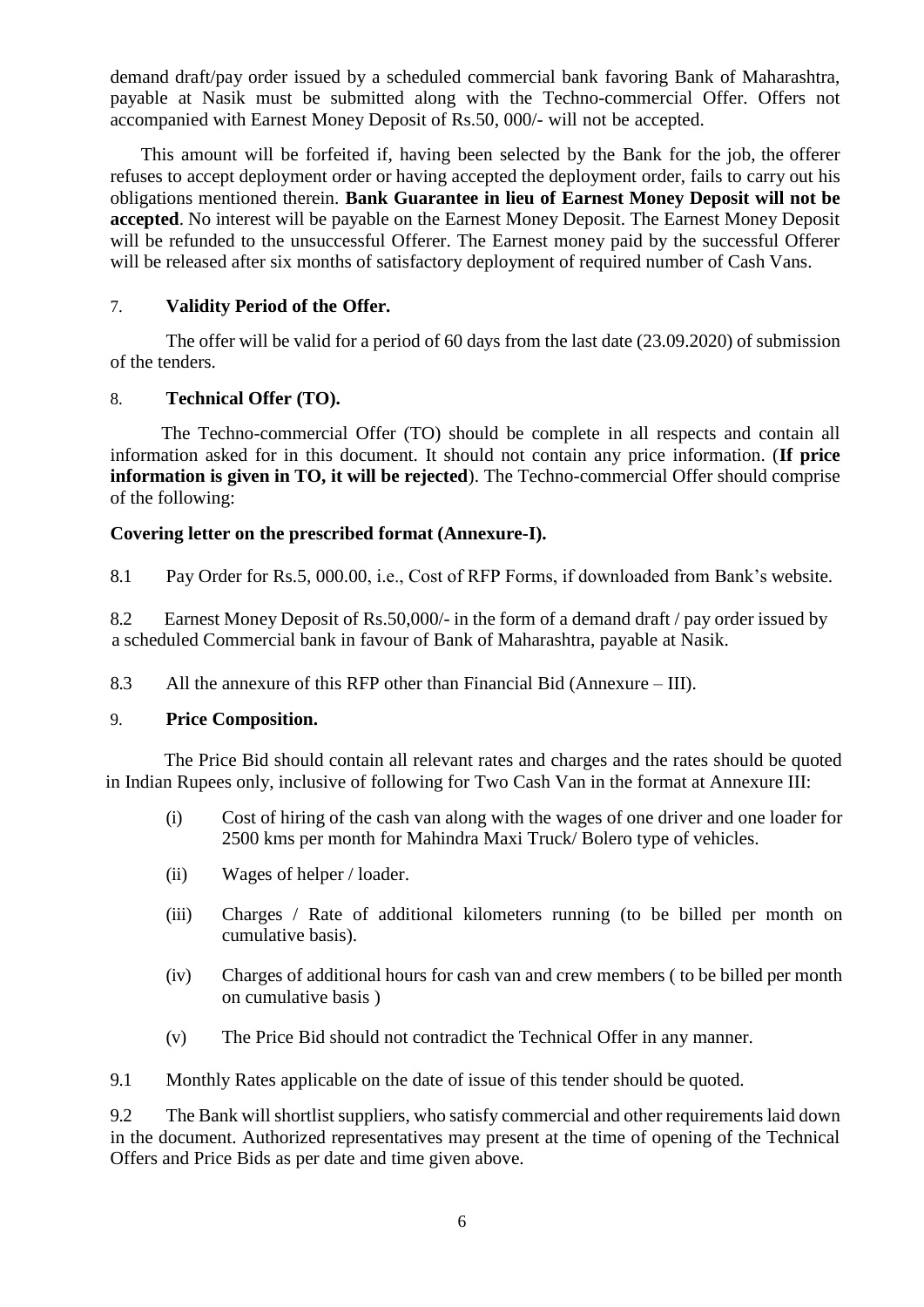9.3 The Price Bids of only the short listed suppliers will be opened. No separate information will be given.

#### 10. **No Erasures or Alterations.**

 Technical / Commercial details must be completely filled up. The corrections or alterations, in the bid will not be accepted. However, the final decision of bank in this regard will be final and binding to all.

#### 11. **No Price Variations.**

 The Financial offer shall be on a fixed price basis. No upward revision in the price would be considered on account of subsequent increases in Government taxes, customs duty, Excise Tax, etc. However, if there is any reduction on account of Government levies / taxes, during the offer validity period, the same shall be passed on to the Bank.

#### 12. **Price Freezing.**

The price finalised shall remain valid for a period of one year from the date of such finalization with the option to the Bank to review the price if necessary.

#### 13. **Agreement between the Service Provider and the Bank.**

 The successful offerer shall execute an Agreement with Bank of Maharashtra, Nasik Zonal Office on Rs.500/- non-judicial Stamp Paper as per Terms & Conditions as per Annexure-VIII. It is understood that the Service Provider, who are willing to offer their Cash Van services in response to this RFP have read all the terms and conditions and have agreed to all the Terms & Conditions without any modifications.

#### 14. **Opening of Offers.**

 The time & date for opening of Technical bids will be on 24.09.2020 by 1130 hrs followed by commercial offer. You can send your authorized representatives accordingly. The Technocommercial Offers will be opened at the time and date as informed, irrespective of the number of Offerer or their representatives present.

#### 15. **Evaluation Process.**

Offers (Tenders) will be evaluated in the following stages:

15.1 Stage I - Incomplete Offers, i.e., offers not accompanied by the mandatory documents as mentioned above, cost of RFP Forms etc. shall be rejected.

15.2 Stage II - Offers will be evaluated against the stipulated minimum eligibility criteria based purely on valid proof /documentssubmitted bythe Service Provider. As per Annexure- V. Offers not complying with the eligibility criteria will be rejected. Scoring of marks will be as per Annexure IV.

The financial bids of all the technically qualified firms/agencies/bidders will be opened for financial evaluation. The work will be awarded to the L-1 agency. In case the financial bid of more than one agency is L-1, then the work will be awarded to the agency which gets the maximum marks in Technical evaluation. The performance including the discipline of drivers, cash van crew and supervision by the agency will be observed for 3 months and if not found up to the desired satisfaction, the bank will have the sole right to terminate contract and go for L2 (similarly L3, L4). The bank reserves the right to distribute the work between 02 or more agencies by giving chance to the bidders to match the rates quoted by L-1 bidder.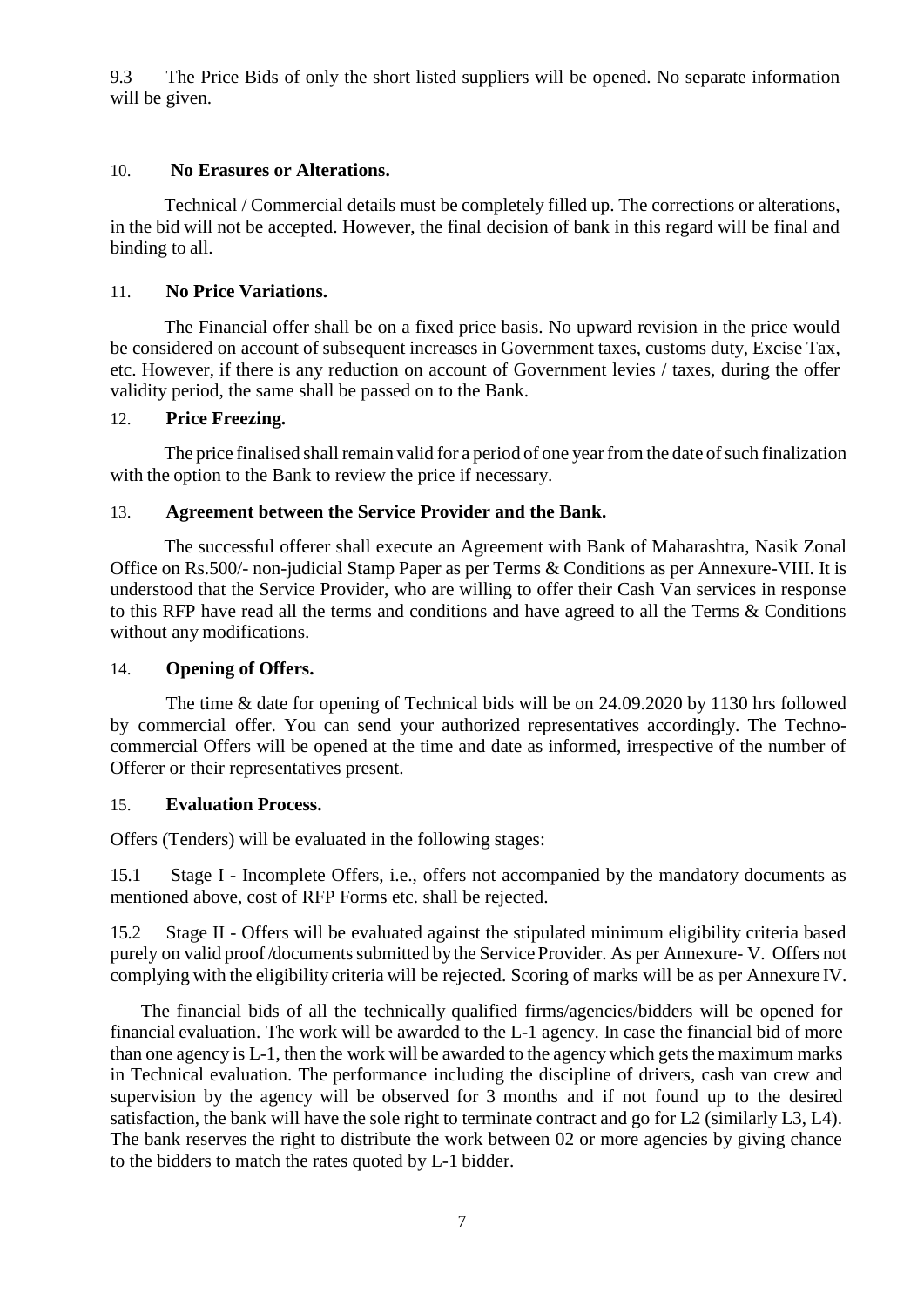- 15.3 Stage III Short-listing of supplier(s) based on satisfactory feedback from reference sites.
- 15.4 Stage IV Opening the Price bids of the short-listed firm(s)---as per Price bid format (**Annexure-III)**

#### 16. **No Commitment to Accept Lowest or Any Tender.**

 The Bank shall be under no obligation to accept the lowest or any other offer received in response to this tender and shall be entitled to reject any or all offers without assigning any reasons whatsoever.

#### 17. **Splitting of Order.**

17.1 The Bank reserves its right for splitting the quantity between two or more service providers.

17.2 The splitting of the order will be in equal ratios, provided the L2 service provider agrees to match the prices quoted by L1 service provider and agrees for all the terms and conditions.

17.3 In case L2 service provider is not willing to match L1 price, Bank will call L3, L4 service providers etc., in that order to step into the shoes of L2 service provider. In the event of L3, L4 etc., service provider not matching the L1 price the entire quantity will be awarded to L1.

#### 18. **Right to Alter Quantities.**

 The Bank will be free to either reduce or increase the number of cash vans on the same terms and conditions. The Bank reserves the right to alter number of cash vans. The Bank also reserves the right to place further/repeat order on same terms and conditions within a period of 12 months.

#### 19. **Order Cancellation.**

 If the service provider fails to adhere with any of the terms and conditions of the agreement, bank reserves the right to cancel the contract with the service provider.

20. **Payment Terms. -** The terms of payment are as under:

(a) No advance payment against work order.

(b) 100% Payment will be released by the Nasik Currency Chest, on monthly bills forwarded after the first month of the services of the cash vans.

#### 21. **Guarantees**

 The cash vans delivered to the Bank should be preferably new with all components of security equipment's such as security alarms, fire extinguishers, CCTV, GPS and the media for communication. The service provider should also guarantee that the precedents of all staff/ crew (driver /loader) deployed on the cash vans have been verified by the police authorities.

#### 22. **Warranty.**

 Service providers shall be fully responsible for the manufacturer's warranty in respect of proper design, quality and workmanship of all equipment, accessories, etc. of the cash vans provided along with the crew. The service provider shall maintain the cash van at no additional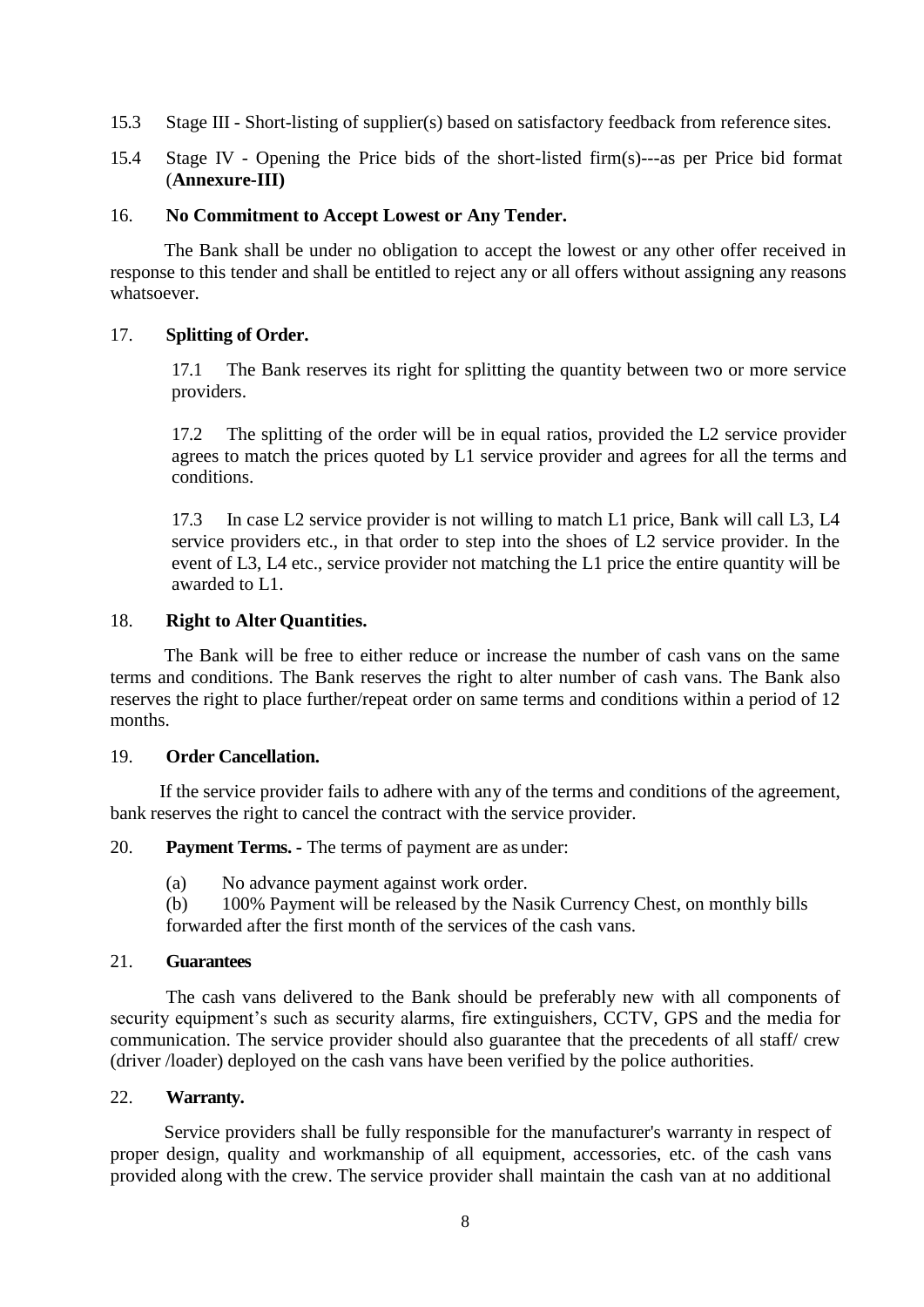charge to the Bank.

23. **No reimbursement of cost of any type on any account will be paid to persons or entities submitting their bid.**

24. **The Cash vans being deployed for duty in case fails and the complaint is received by service provider, the cash van must be made functional within 24 hours of the complaint, else a penalty of 5% of the monthly bill would be applied.**

25. **All the staff/ crew / Armed Security Guards deployed on the cash vans must be issued with number Identity Cards duly authenticated by the Executive/ Officer of the company and the staff/crew/ Armed Security Guards should not be changed without prior permission.**

26. **In case of strike in the company, alternate arrangements for provision of cash van with crew must be made by the service provider.**

### 27. **Force Majeure.**

 If at any time during the period of the contract the performance in whole or in part by either party or any obligation under the contract shall be prevented or delayed by reasons of any war, hostilities, acts of god, Public enemy, civil commotion, sabotage, fires, floods, explosions, epidemics etc then, provided notice of the happening of the any such events is given by either party to the other within 15 days from the date of Occurrence thereof, neither party shall by reason of such event be entitled to terminate their contract nor shall either party have any claim for damages against the other in respect of such non-performance or delay in performance. The whole or any part of the Party's obligations under the contract shall be resumed as soon as practicable after such event has come to an end or ceased to exist. If force majeure event continues beyond the period of three (3) months the parties shall hold consultation to resolve the problem satisfactorily.

### 28. **RBI Advisory on Cash Van and Staff.**

(a) Each cash van should be specially designed and fabricated Light Commercial Vehicle (LCV) having separate passenger and cash compartments.

(b) Installation of CCTV system is mandatory and should be covering both the passenger and cash compartments.

(c) The passenger compartment should accommodate two custodians and two armed security guards (gunmen) besides the driver.

(d) No cash van should move without armed guards.

(e) The gunman must carry their weapons in a functional condition along with valid gun license.

(f) The service provider should furnish the list of its employed gunmen to the police authorities concerned.

(g) Each cash van should be GPS enabled and monitored live with geo-fencing mapping with the additional indication of the nearest police station in the corridor for emergency.

(h) Each cash van should have tubeless tyres, wireless (mobile) communication and hooters for emergency siren should be installed.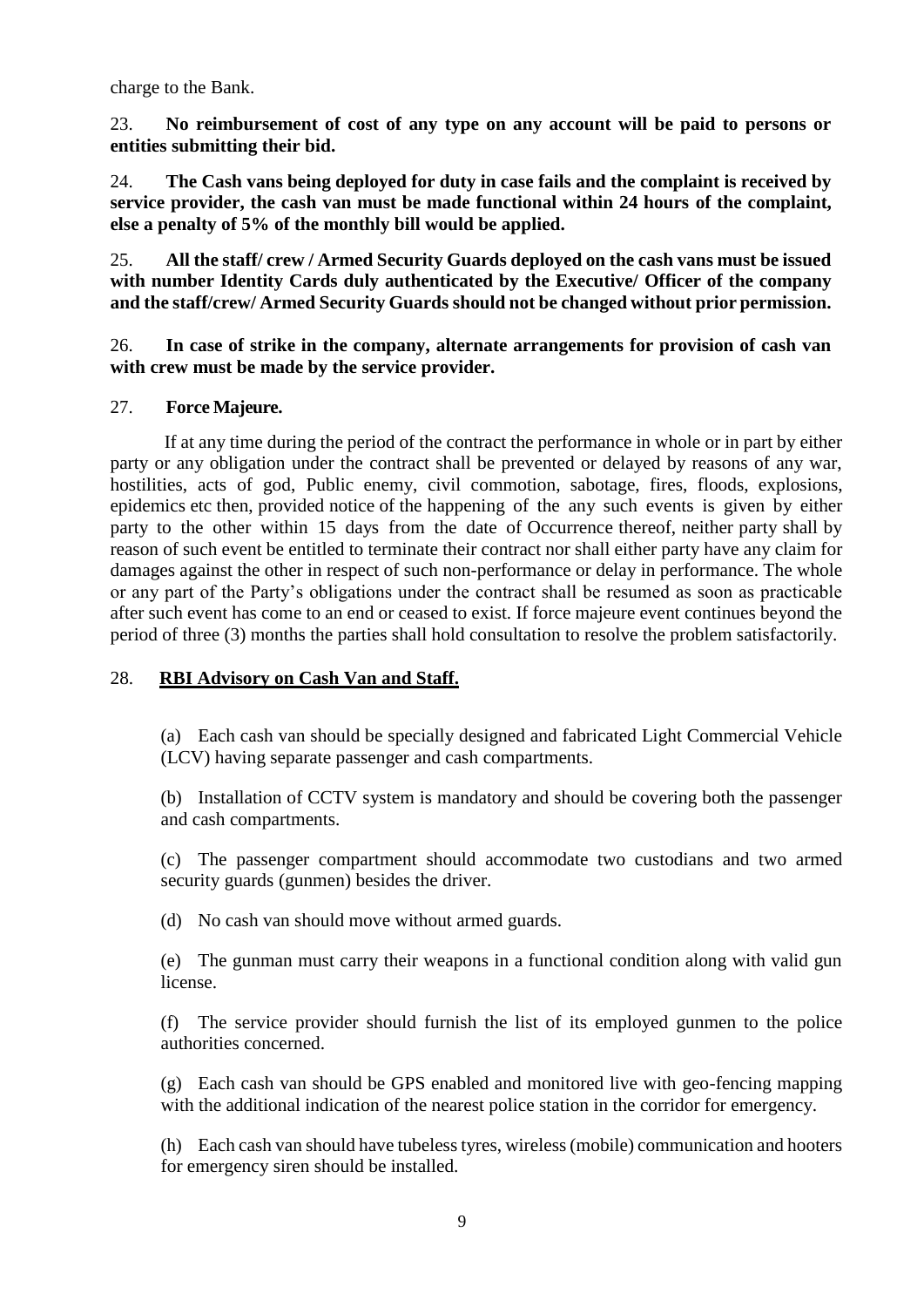(i) The cash vans should not follow same route and timing repeatedly so as to become predictable. Predictable movement on regular routes must be discouraged.

(j) Staff should be rotated and assigned only on the day of the trip.

(k) With regard to security, additional regulations/guidelines as prescribed by Private Security Agencies (Regulation) Act (PSARA) 2005, the Government of India and the State Governments from time to time.

(l) Police verification of all outsourced staff should be checked periodically. No outsourced staff should be changed without prior permission of officer-in-charge of the branches / currency chest and police verification of the relief must have been done prior to replacement.

(m) Night movement of cash vans should be discouraged. All cash van movements should be carried out during day light.

(n) If the cash van has to make a night halt, it necessarily has to be in a police station.

(o) In case of inter-state movement, changeover of security personnel at the border crossing must be pre-arranged.

(p) Proper letter including letter from the remitting bank should be carried invariably in the cash van at all times, particularly for interstate movement of currency.

#### 29. **Bank's Policy on Cash Handling through Cash van.**

(a) Faulty/partial serviceable trucks and locks should not be used unless completely repaired to make it fully functional. Fabrication of duplicate keys must be avoided.

(b) Under no circumstances the cash is to be carried in gunny bags/sacks/cloth bags or un-containers without proper locks and anchored inside the vehicle.

(c) Route in and Route out to the branches being adopted by the cash van is to be decided by cashier/Officer-in-Charge and it should be changed every time and the same route/circuit must not be used during all trips. Route to be used should be disclosed to cash van staff just prior to departure for remittance.

(d) Recording of details of Remittance in the prescribed remittance register at both the branches/currency chest should be ensured. Information about the remittance should be kept confidential.

(e) One Armed guard should man the adjacent seat to the driver and the second guard will be seated diagonally opposite to the first guard behind the driver next to the door.

(f) The cash van must not halt at unauthorized stops. In case of emergency, such as vehicle break down etc., the cash vans to make halt at the nearest bank branch or police station/chowkey and both armed guards/guard as well as the staff to remain with the cash van and be alert.

(g) Cash loading/unloading, handling and counting must be done under the CCTV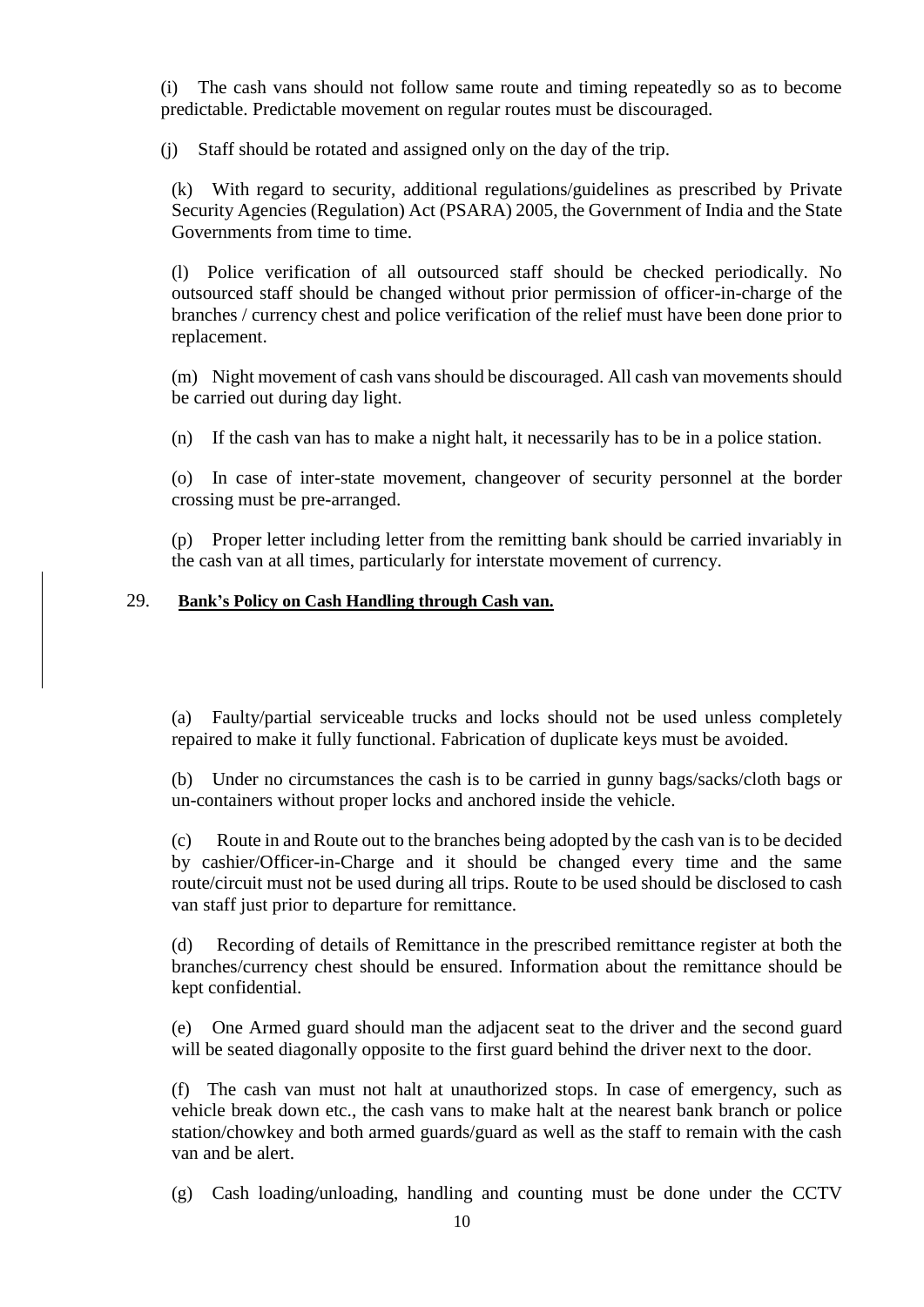#### coverage area.

(h) If any suspicious vehicle is found to be following the remittance, the nearest police station/chowkey to be informed and the cash van may be diverted to the station/chowkey for further assistance or any govt. establishments under intimation to the currency chest.

(i) GPS (Vehicle Tracking System), Alarm system and CCTV system should be installed and in working condition in the cash vans at all times.

#### 30. **Functional Aspects of Cash handling in Outsourced Cash Van Services**.

(i) Cash box will be locked after handing over to the agency by either currency chest or branch as the case may be. The box will be opened by the branch or currency chest after reaching the destination with the specified keys so that the cash carrying agency do not have access to the cash in the cash box.

(ii) Lock and Keys for each branch will be allotted and one key will be in the custody of Branch cashier and another key will be available with the currency chest In-charge.

(iii) Branches will be informed regarding the movement of cash van along with required cash in advance.

(iv) Cash Van along with loader and armed guards (either from Bank or out sourced team will reach the branch. The driver and one armed guard will stay in the cash van. One representative of the branch will accompany the loader and one armed guard will be guarding the branch at the entrance of the branch. Loader will collect the cash and quickly come back to the cash van and proceed to the next branch.

#### **(v) In any case no one will be allowed to enter the cash cabin of the branch except cashier of that branch.**

**(vi)** Branch representative will help the cashier / cash officer in handing over the cash to the outsourced team.

(vii) The outsourced team will quickly collect the box (locked by the cashier) and leave the branch and proceed to the next destination / currency chest.

(viii) The Maximum time allotted to the outsourced agency is 5 minutes to collect the cash from the branch. In case of a delay of more than 5 minutes the outsourced agency is advised to leave the branch by informing currency chest – in charge.

(ix) Accordingly cash will be handed over to the agency for onward supply to the branches.

(x) Required registers will be maintained both at Branch level and currency chest level and in the vehicle.

(xi) Any other cash related activities assigned to the Currency Chest in Nasik Zone.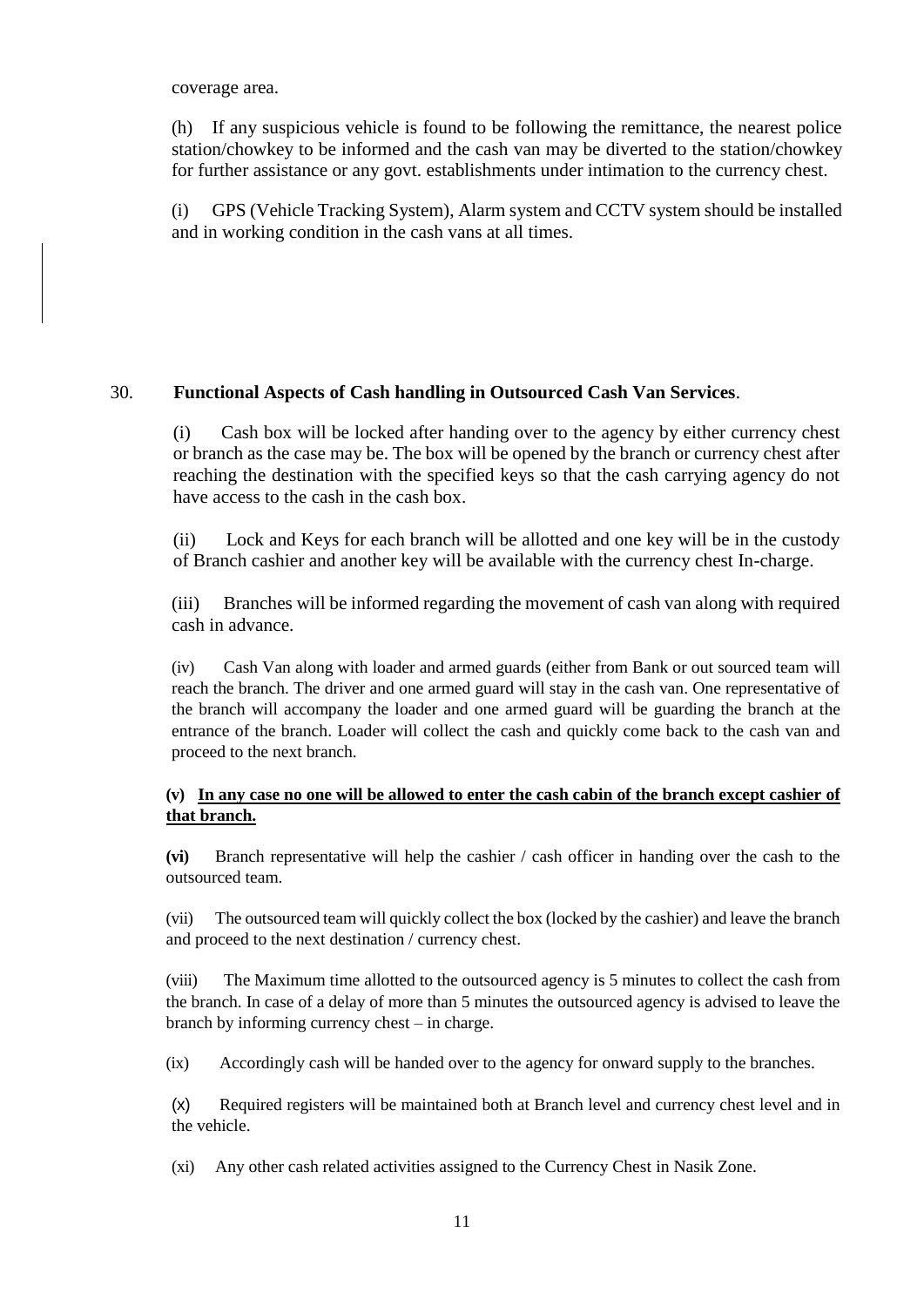(xii) The cash van provided should exclusively be deployed for our Bank of Maharashtra only and cash of no other banks to be kept/transferred via our bank cash van.

(xiii) The cash van/staff once deputed should not be altered except on emergency situations after obtaining prior permission from the Currency Chest–in-Charge.

### **NO DEVIATION FROM RBI AND BANKS GUIDELINES WILL BE ACCEPTED AND WILL LEAD TO IMMEDIATE TERMINATION OF CONTRACT.**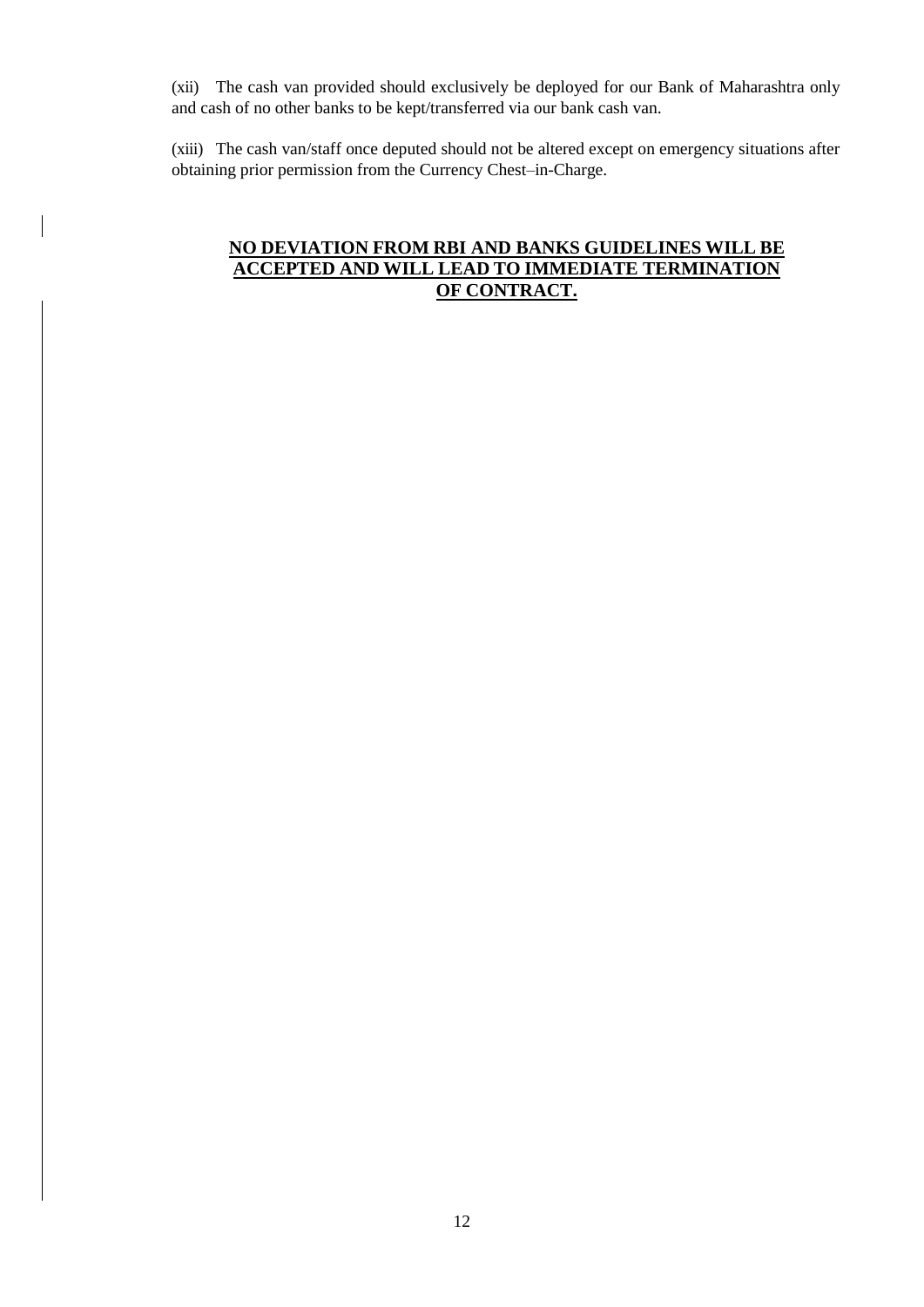## **Annexure-I**

### (Letter to the Bank on the service provider's letterhead)

To, **The Zonal Manager, Bank of Maharashtra, Zonal Office, Griha Nirman Bhavan, Old Agra Road, Gadkari Chowk, Nasik 422002.**

Dear Sir,

## **Sub: Your RFP for Outsourcing of Two Cash Van with crew dated 09/09/2020**

With reference to the above RFP, having examined and understood the instructions, terms and conditions forming part of the RFP, we hereby enclose our offer for the supply of the cash vans as detailed in your above referred RFP.

We confirm that we have not been disqualified by any PSU bank for the services of cash vans outsourced to them. We further confirm that the offer is in conformity with the terms and conditions as mentioned in the RFP.

We also confirm that the offer shall remain valid for 60 days from the last date of submission of the tenders.

We hereby undertake that the cash vans to be deployed to the Bank will be a new vehicle having all security equipment fitted and the components and will be as per the design and specification as per Bank, as per Annexure VII and will have RTO passing.

We understand that the Bank is not bound to accept the offer either in part or in full and that the Bank has right to reject the offer in full or in part without assigning any reasons whatsoever.

We enclose herewith a Demand Draft/Pay Order for Rs.**50,000/-** (Rupees Fifty thousand only) favouring Bank of Maharashtra and payable at NASIK, towards Earnest Money Deposit, details of the same are as mentioned below:

1. Demand Draft/Pay Order No. :

2. Date of Demand Draft/Pay Order :

Name of Issuing Bank & Branch : Yours faithfully,

#### **Authorized Signatories**

(Name & Designation, seal of the service provider) Date: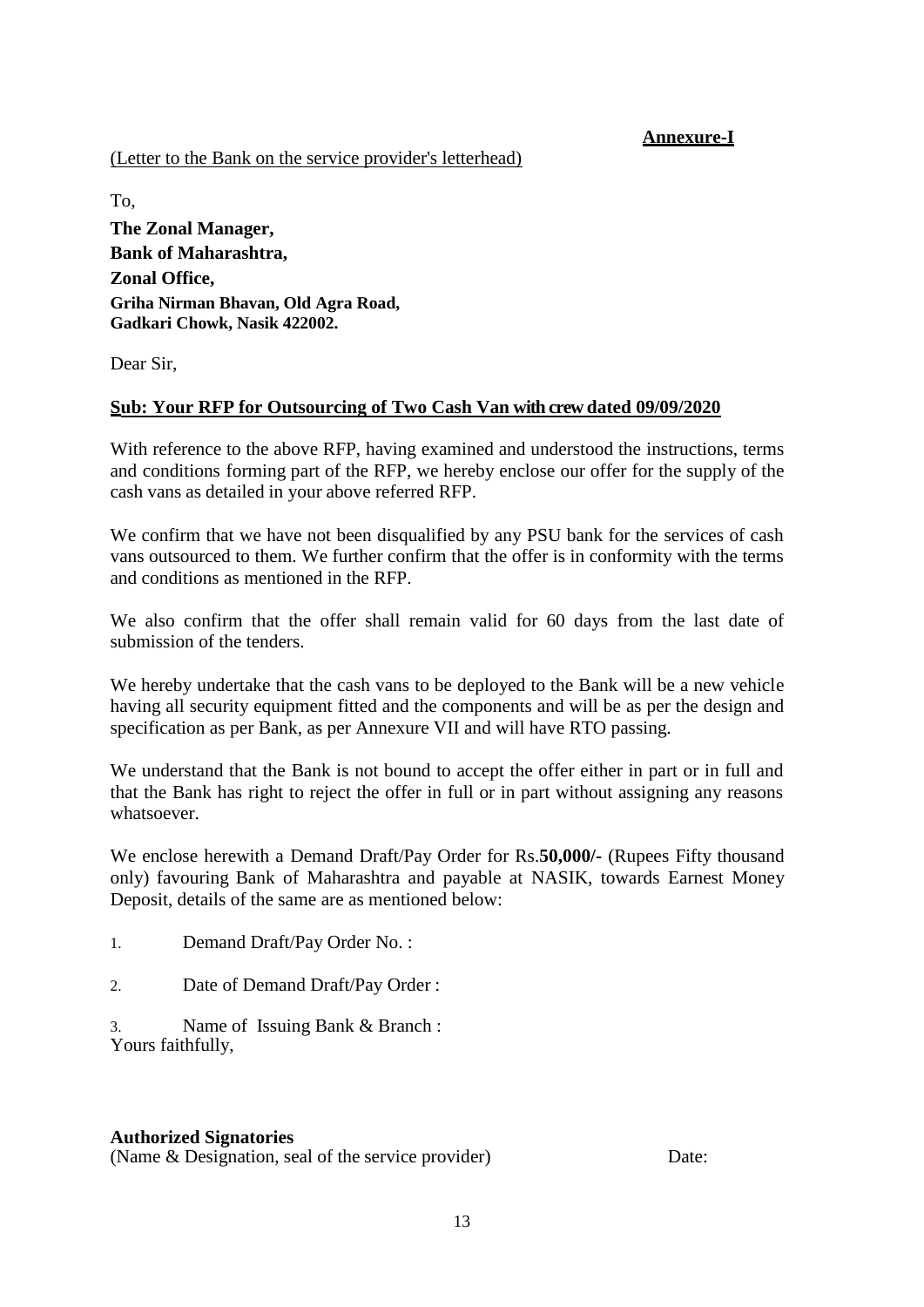**Annexure - II** 

#### **P S A PROFILE**

- 1. Name of the Organization and Address:
- 2. Year of Establishment (Submit proof):
- 3. Status of the firm (Submitproof): (Whether Pvt. Ltd. company / Pubic Ltd. company/ Partnership Firm)
- 4. Name of the Chairman/Managing Director/CEO/Country Head (as the case maybe):
- 5. Whether registered with the Registrar of Companies/Registrar of Firms in India. If so, mention number and date and enclose Registration Certificate copy.

6. (a) Name and address of Bankers (Submit proof):  $(i)$   $(ii)$ 

> (b) Turnover of the Company/Firm in 2016 -17, 2017-18 and 2018-19: (Please attach a copy of audited Balance Sheet and Profit & Loss Account for the Years 2016-17, 2017-18 and 2018-19 as proof documents)

2016-17: 2017-18: 2018-19:

7. Whether registered for Goods & Service Tax purposes. If so, mention number and date (Submit proof):

8. Whether an assesse of Income Tax. If so, mention Permanent Account Number. Furnish copies of Income tax clearance certificate.

9. Is the Company/Firm a supplier of Cash Van Services? If yes, (a) Mention the addresses, phone numbers and fax numbers of the Offices below:

Head Office address:-

Local office address:-

- 10. What is your core area of activities? Mention the fields giving the annual turnover for each field.
	- (i)
	- (ii)
	- (iii)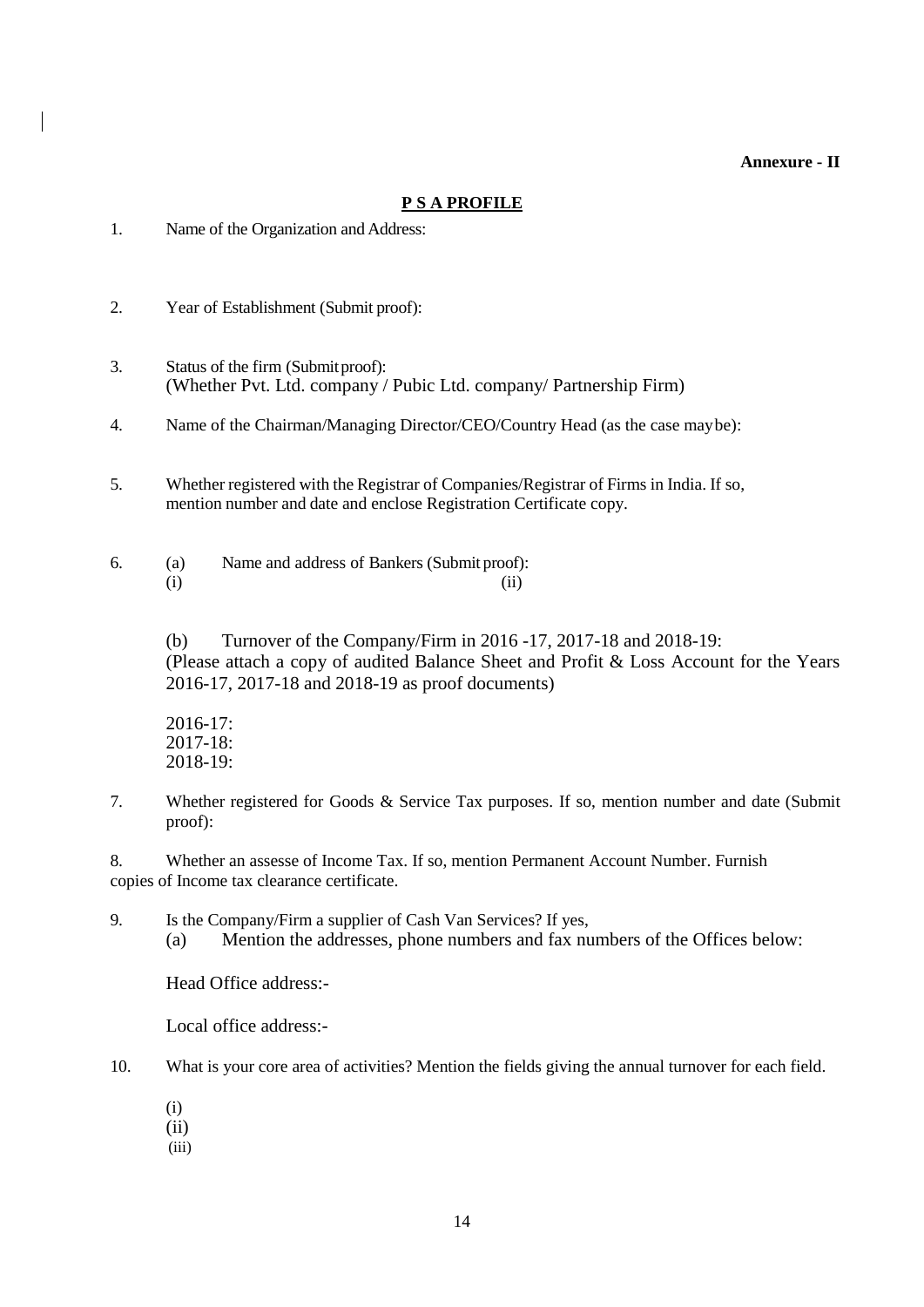11. Deployment of Cash Vans services since when?

12. If you are providing Cash Vans (08 or more) to other corporate bodies and public sector banks furnish their names, date of empanelment and number of Cash Vans**,** where you are supplying in the last three years:

| Name of Organization with Address & Tele<br>No's |  | Since when? Number of Cash Average annual<br>Vans deployed Payment received |
|--------------------------------------------------|--|-----------------------------------------------------------------------------|
|                                                  |  |                                                                             |
|                                                  |  |                                                                             |
|                                                  |  |                                                                             |
|                                                  |  |                                                                             |

**(Please attach copies of their orders or payment proof. A separate sheet may be attached if the above space is inadequate)**

#### **13. Details of Training facility:-**

| Location of training facility and details of training | No of Drivers trained Any other training |  |
|-------------------------------------------------------|------------------------------------------|--|
| imparted (syllabus)                                   |                                          |  |
|                                                       |                                          |  |
|                                                       |                                          |  |
|                                                       |                                          |  |
|                                                       |                                          |  |

#### **14. Details of Cash Van Supervisory Staff:-**

| Sr.<br>$\bullet$<br>NU, | ame | <b>Condification</b> | <b>Post Held</b> | Experience |
|-------------------------|-----|----------------------|------------------|------------|
|                         |     |                      |                  |            |
|                         |     |                      |                  |            |

I / We have read the instructions appended to the Performa and I / We understand that if any false information is detected at a later date, any contract made between ourselves and Bank of Maharashtra on the basis of the information given by me / us can be treated as invalid by the Bank and  $I/W$ e will be solely responsible for the consequences.

I / We agree that the decision of Bank of Maharashtra, in selection of Service Provider will be final and binding to me / us.

All the information furnished by me/us above here is correct to the best of my/our knowledge and belief.

I / We agree that I / We have no objection if enquiries are made about the work listed by me / us here in above and/or in the accompanying sheets.

Place:

Date: SIGNATURE: Name & Designation & Seal of company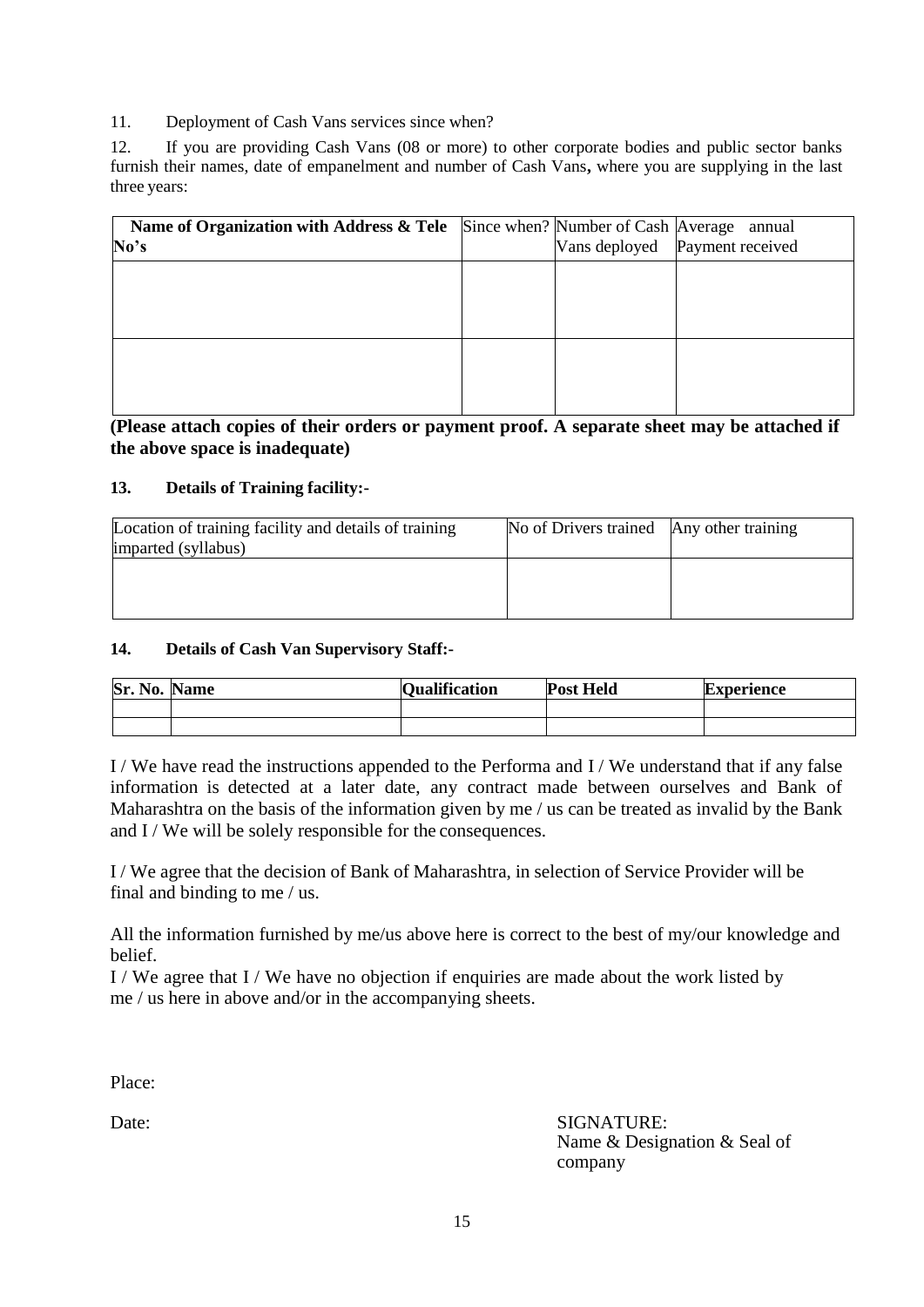## **Annexure-III**

## **(To be submitted in Separate Sealed Envelope)**

## **FINANCIAL BID: CASH VANS AND CREW – FOR 02 CASH VAN FOR NASIK ZONE (CURRENCY CHEST)**

| Sr. No.        | Description                                  | Charges /      | Charges      |
|----------------|----------------------------------------------|----------------|--------------|
|                |                                              | Price per unit | (Monthly)    |
|                |                                              | in Figures     | per unit (in |
|                |                                              |                | words)       |
|                | Rate / Charges for one cash van along with   |                |              |
|                | wages of driver for 2500 kms per month       |                |              |
|                | (Mahindra Maxi Truck/ Bolero) and 210        |                |              |
|                | hours per month                              |                |              |
|                | Rate / Charges of one helper /loader (As     |                |              |
|                | per Central Labour Law)                      |                |              |
| 3.             | Rate / Charges for additional kilo meters    |                |              |
|                | running (i.e. per kilometer to be calculated |                |              |
|                | and paid cumulative at the end of the        |                |              |
|                | month.                                       |                |              |
| $\overline{4}$ | Cost of additional hours per day per person  |                |              |
|                | / crew (in excess of 8 hours per day)        |                |              |
| 5              | Night halt /per person                       |                |              |
| 6              | Taxes as applicable                          |                |              |
| $\overline{7}$ | Any Other Charges                            |                |              |
| 8              | Total cost per cash van per month            |                |              |

#### **Note:**

1. The cost of the vehicle services and crew should be taken into consideration, no separate payment will be made for it.

- 2. Unit prices must be quoted in WORDS AND FIGURES.
- 3. The taxes, etc. charged should be mentioned.
- 4. In case of any discrepancy, the charges quoted in words will be considered.

5. Cost comparison will be on the basis of total cost of ownership calculated as explained above.

## **AUTHORISED SIGNATORY**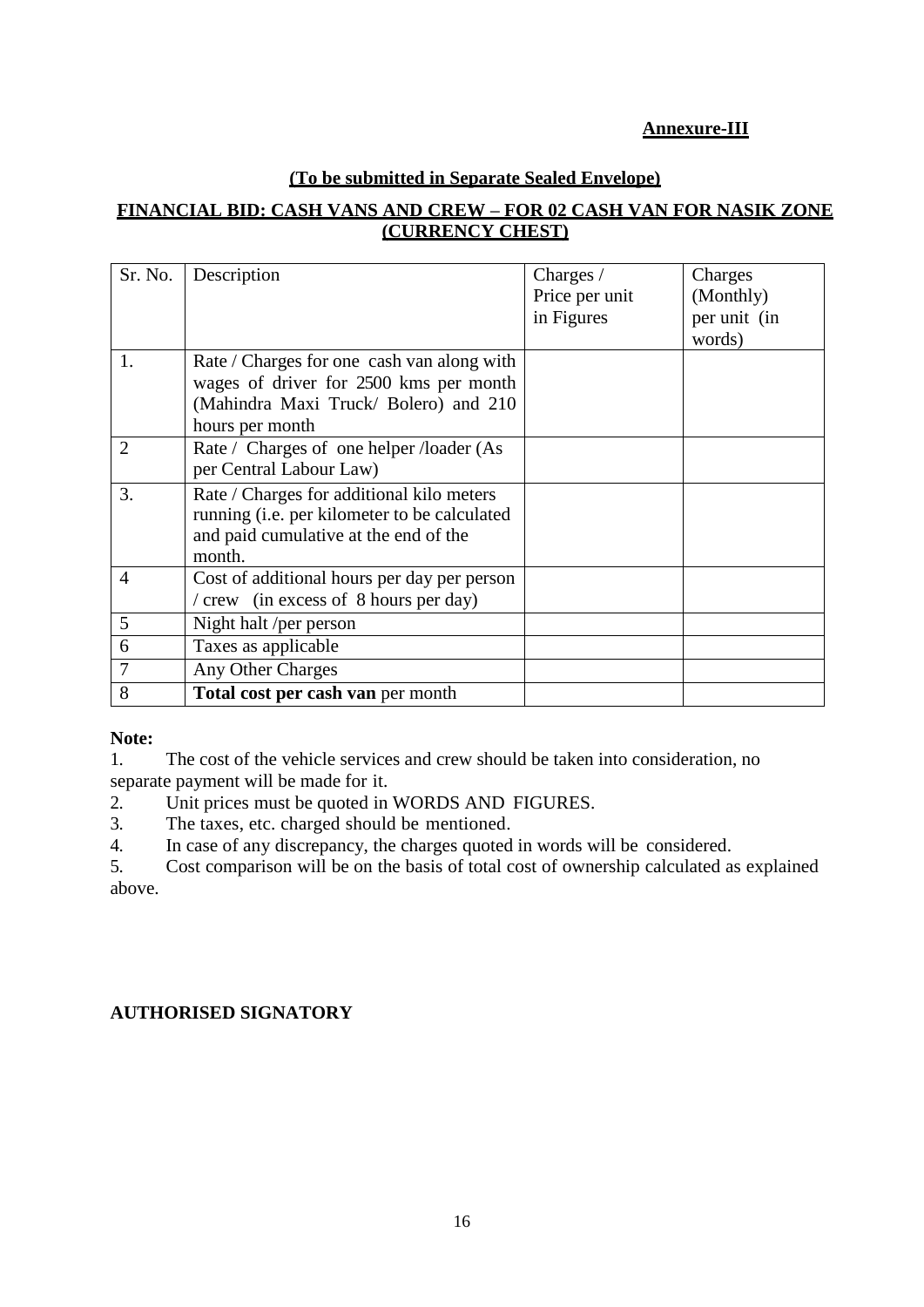## **Annexure- IV**

## **TECHNICAL EVALUATION**

## **Name of the PSA:**

| Sr.<br>No.       | <b>Information to be Provided</b>                                                                                                      | To be filled by<br>the bidder | For<br><b>Office</b><br><b>Use</b> | <b>Evaluation</b><br><b>Marks</b>                         | <b>Remarks</b>   |
|------------------|----------------------------------------------------------------------------------------------------------------------------------------|-------------------------------|------------------------------------|-----------------------------------------------------------|------------------|
| 1.               | Average Annual Turnover (in<br>crores) for last three financial<br>years<br>(Year 2016-17,2017-18, 2018-19)                            |                               |                                    | Above 5 Cr-10<br>Between 3-5 Cr-8<br>Between 2-3 Cr-6     | $Max -10$        |
| 2.               | Profit during last 03 years                                                                                                            |                               |                                    | Increasing $-10$<br>$Fluctuating - 08$<br>Decreasing - 07 | $Max -10$        |
| 3.               | Services presently being provided<br>in Number of Nationalized banks<br>/Private sector Banks.                                         |                               |                                    | Per PSU Bank -06<br>Marks.<br>Other Banks $-05$<br>Marks. | $Max -20$        |
| $\overline{4}$ . | Number of Cash Vans deployed<br>presently.                                                                                             |                               |                                    | 05 Cash Vans $-01$<br>Mark                                | $Max -20$        |
| 5.               | <b>Total number of Cash Vans</b><br>Deployed in last three years (other<br>than mentioned in above row).                               |                               |                                    | $05$ Cash Vans $-01$<br>Mark                              | $Max -05$        |
| 6.               | Own infrastructure for training of<br>Armed Guards having license<br>from DG Home guard.                                               |                               |                                    | Each Center $-01$<br>Mark                                 | $Max -05$        |
| 7.               | Have an office in Nasik with<br>telephone & fax and manned<br>during the office hours.                                                 |                               |                                    | 5 Marks                                                   | $Max -05$        |
| 8.               | ISO 9001-2008 Certification of<br>the firm (Yes/No).                                                                                   |                               |                                    | 5 Marks                                                   | $Max -05$        |
| 9.               | DGR empanelment for Security<br>Guards.                                                                                                |                               |                                    | 5 Marks                                                   | $Max -05$        |
| 10.              | Firm is Registered with Registrar<br>of Companies/Registrar of Firms<br>$&$ is having valid License under<br>shop & establishment Act. |                               |                                    | 05 Marks                                                  | Max - 05         |
| 11.              | RBI norms $-1$ billion worth<br>turnover and 300 cash van fleet.                                                                       |                               |                                    | 10 Marks                                                  | Max - 10         |
|                  | A minimum of 70 marks are required to qualify in Technical Bid (Mandatory requirements to be met).                                     |                               |                                    | 100 Marks                                                 | $Total -$<br>100 |

Date:

Signature:

Designation: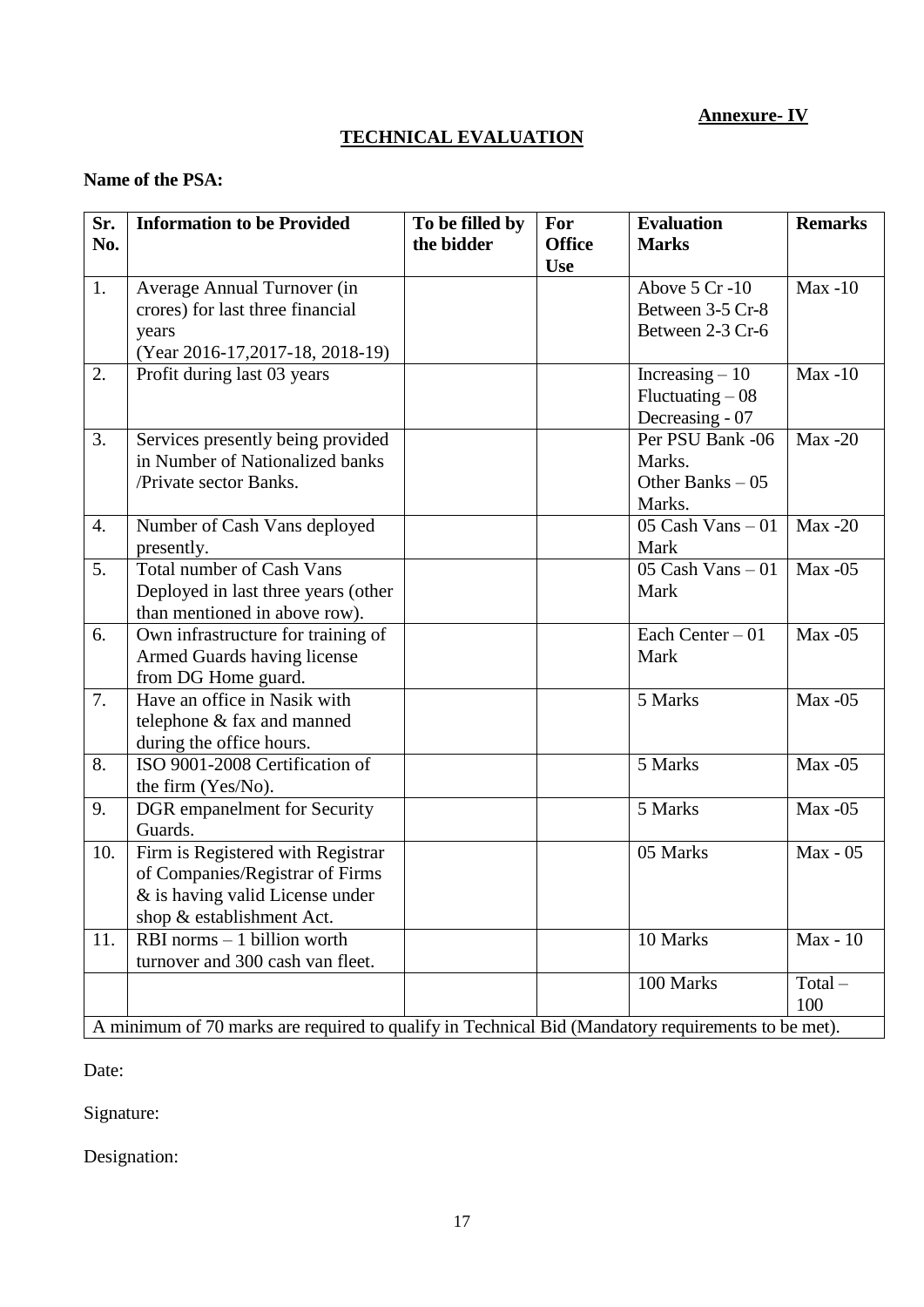Name of the Firm/Agency with Office Stamp:

**Note: Photocopies of all necessary documents (pertaining to technical evaluation/ Eligibility) duly self- attested must be enclosed and flagged for verification by the bank on the information provided.**

**1) A Minimum of 70 marks are required to qualify in the Technical Bid.**

**2) Deduction of 2 points for unsatisfactory service for each year per reference site (Maximum three references) in the past in any PSB.**

#### **Other Terms & Conditions**

(a) Service Provider should be either registered companies or registered partnership firms reputed for providing Cash Van services.

(b) Service Provider should have credible Supervisory Infrastructure.

(c) Service Provider should have Income Tax PAN and the latest ClearanceCertificate.

(d) Service Provider should have Audited Balance Sheets and Profit & Loss Accounts for the past three years and the average turnover of the Service Provider in the last three years should not be less than Two Crore rupees.

(e) Service Provider should have Registration under Shops & Establishments Act.

(f) Service Provider should have a valid certificate from ESI Corporation.

(g) Service Provider should have a valid certificate under EPF & Miscellaneous Provisions Act 1952.

(h) Service Provider should have documents proving compliance of Minimum Wages Act 1948 and other Labor laws and rules.

(i) Service Provider should have an office in Nasik, with telephone  $\&$  fax and manned during the office hours.

(j) Service Provider should have been in the business of providing Cash Van services at least for the last three years preferably PSU's Banks.

(k) Service Provider should furnish three Reference Sites and on request by the Bank the Referees should testify about the performance of the Service Provider to the Bank's satisfaction.

(l) Service Providershould have on itsroles minimum 30 (owned/leased)Cash Vans. (Attach proof).

(m) Service Provider should submit solvency certificate of Rs.10, 00,000/- (Rupees Ten lacs only.)

(n) ISO 9001-2008 Certificates.

The agencies, which do not comply with all the statutory requirements, need not apply. The Performance of the service provider will be evaluated by the Committee.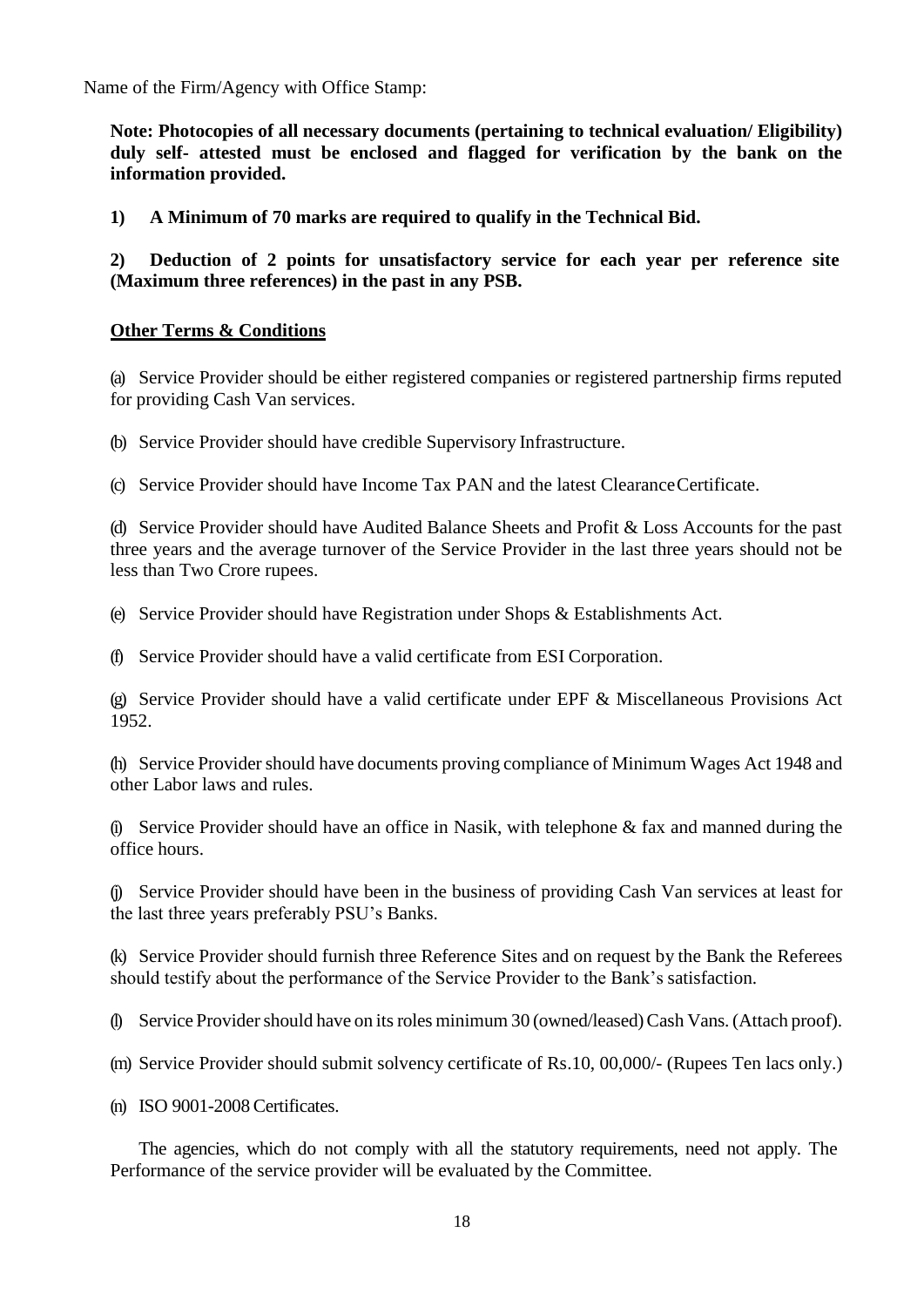## **REFERENCE SITE DETAILS**

| Name of the Company                                                                                                           |                                                                       |
|-------------------------------------------------------------------------------------------------------------------------------|-----------------------------------------------------------------------|
| Address of the Company                                                                                                        |                                                                       |
| Name, designation of contact person with<br>telephone no. and E-mail ID                                                       | Name:<br>Designation :<br>Landline No.: Cell No.:<br>$E$ -mail $ID$ : |
| Details of cash vans services supplied in last<br>one year (Ref. no, date of order and quantity<br>with photo copy of orders) |                                                                       |

| 2. | Name of the Company                                                                                                           |                                                                    |
|----|-------------------------------------------------------------------------------------------------------------------------------|--------------------------------------------------------------------|
|    | Address of the Company                                                                                                        |                                                                    |
|    | Name, designation of contact person with<br>telephone no. and E-mail ID                                                       | Name:<br>Designation :<br>Landline No.: Cell No.:<br>$E$ -mail ID: |
|    | Details of cash vans services supplied in last<br>one year (Ref. no, date of order and quantity<br>with photo copy of orders) |                                                                    |

| $\overline{3}$ . | Name of the Company                                                                                                           |                                                                    |
|------------------|-------------------------------------------------------------------------------------------------------------------------------|--------------------------------------------------------------------|
|                  | Address of the Company                                                                                                        |                                                                    |
|                  | Name, designation of contact person with<br>telephone no. and E-mail ID                                                       | Name:<br>Designation :<br>Landline No.: Cell No.:<br>$E$ -mail ID: |
|                  | Details of cash vans services supplied in last<br>one year (Ref. no, date of order and quantity<br>with photo copy of orders) |                                                                    |

## **Authorized Signatory**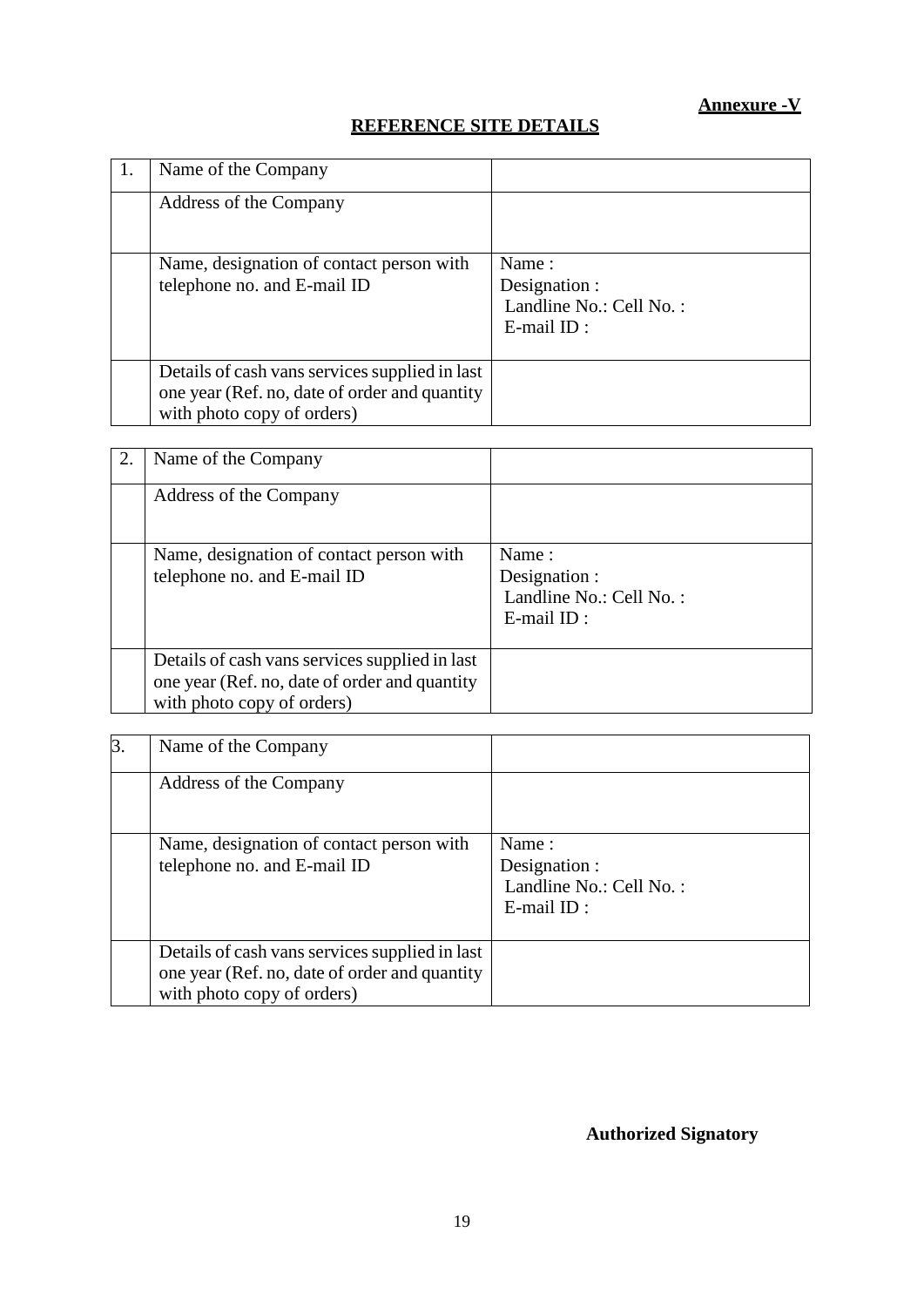## **Annexure-VI**

#### **MANDATORY QUALITATIVE REQUIREMENT OF THE SERVICE PROVIDER (Proof of the same is to be enclosed in Technical bid)**

1. The service provider / Agency should be in the field of outsourcing of cash vans to Nationalized Banks for not less than three years.

2. The certificate of efficiency and services etc. from the banks where these cash vans are engaged must be submitted.

3. The service provider / Agency should have their own office in Nasik. The company should have effective machinery for supervision to exercising better command and control over their staff, service engineers and technicians.

4. The service provider should be ISO 9001:2008 complied.

5. The Agency/service provider must be registered under Sales Tax & Central Excise Department, Provident Fund Act, ESI Act and Shops and Establishment Acts also. Copy of registration papers along with code number allotted to the agency / company should be furnished.

6. The Agency/service provider should have annual turnover of Rs. 5 cr. in Supply/services of Cash Vans. Copy of balance sheet and profit and loss account should be submitted.

7. The Agency/service provider should have running contracts at least in 03 Nationalized Banks during the last two years.

8. The Agency/service provider should have streamlined procedure for the verification of antecedentsof their crew/staff from the civil / police authorities.

### **DECLARATION**

(a) I / We have read the instructions appended to the Performa and information given in annexureI, and I / We understand that if any false information is detected at a later date, any future contract made between ourselves and Bank of Maharashtra, on the basis of the information given by me / us can be treated asinvalid by the Bank and I / We will be solely responsible for the consequences.

(b) I / We agree that the decision of Bank of Maharashtra in selection of Service providers will be final and binding to me / us.

(c) I / We undertake to submit Police verification and Medical Fitness Certificate of all the staff.

(d) I /We declare that the drivers of the vehicle will possess valid driving licenses.

(e) I /We will provide a new cash van vehicle with good communication system for the cash van. The vehicles will be fitted with GPS system and the monitoring will be done on a continuous basis. Monthly report/print out/backup of the same would be submitted on demand.

(f) I /We will fully indemnify the bank against any loss to the tune of maximum Rs 5 Cr. and accordingly submit the copy of the policy.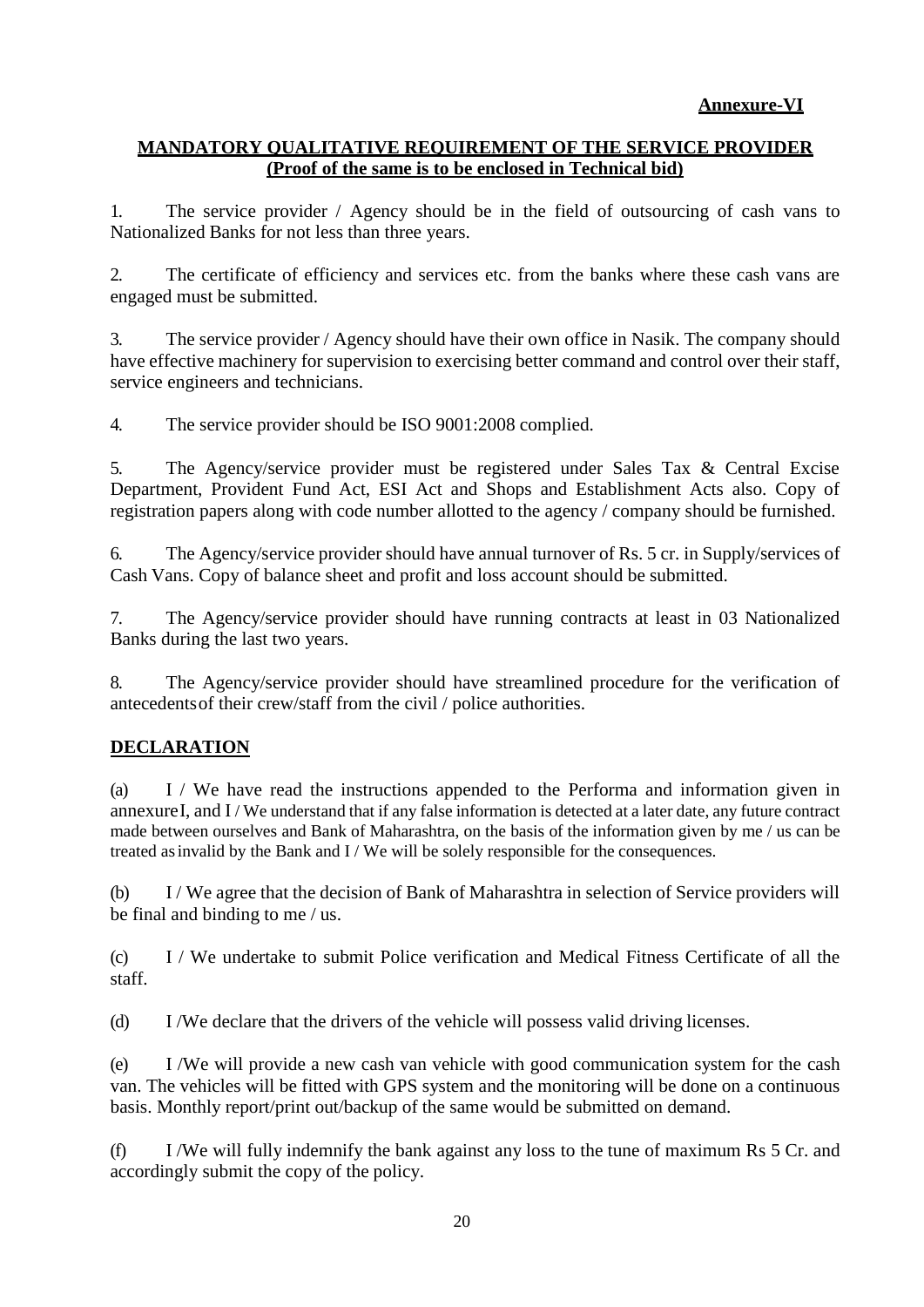(g) Statutory norms like Minimum wages act; work man compensation act, EPF, ESIC & Third party insurance and insurance cover for the staff and property will be undertaken by us. Any other requirement made mandatory by the Bank/Govt. machinery will be complied by us. A monthly certificate on compliance of the above for the previous month will be provided along with the monthly bills.

(h) The cash van provided will be mechanically fit for cash van duty and tie up for servicing / vehicle maintenance with authorised dealers will be done by us.

(i) The modifications of the cash vans will be in line with the specification laid down as per Bank's guidelines.

(j) We agree to provide the following staff per cash van: (a) Driver –One (b) One Loader (

(k) The vehicle will have all mandatory security equipment fittings such as alarm system, fire extinguishers, CCTV, GPS, Tubeless Tyres etc.

(l) The cash van will have RTO passing and valid registration for commercialactivity.

(m) All the laws applicable to Union, State and local laws, ordinance, regulations and codes will be complied with.

(n) All the information furnished by me hereunder is correct to the best of my knowledge and belief.

(o) I / We agree that I / We have no objection if enquiries are made about the work listed by me / us in the accompanying sheets.

(p) I / We understand that the quantity of cash vans is approximate only and it may decrease or increase from the requirement quoted.

(q) Back up cash van will be provided within 2 hrs. in case the cash van develops any fault.

Signature:

Name & Designation:

Seal of the Service Provider / Company:

Place:

Date: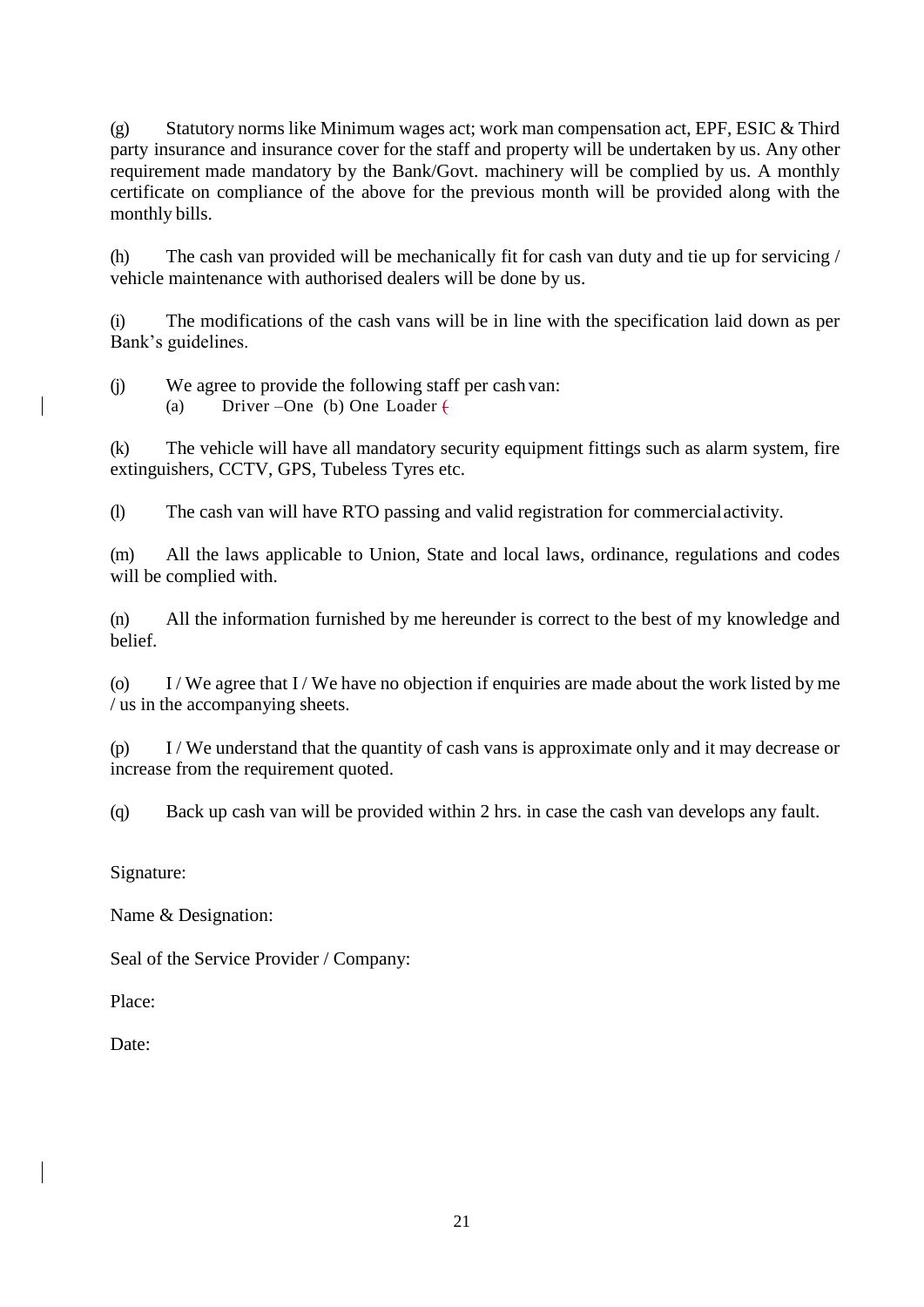## **Annexure-VII**

| 1.  | <b>SPECIFICATONS OF CASH VANS</b><br>Structure | 1.6 mm CRCA sheets                                                                                                                                                                                                                                                                                                                                                       |
|-----|------------------------------------------------|--------------------------------------------------------------------------------------------------------------------------------------------------------------------------------------------------------------------------------------------------------------------------------------------------------------------------------------------------------------------------|
|     |                                                |                                                                                                                                                                                                                                                                                                                                                                          |
| 2.  | Paneling                                       | 1.0 mm CRCA sheets                                                                                                                                                                                                                                                                                                                                                       |
| 3.  | Doors                                          | Four doors on sides with winding glasses.<br>Rear door with fixed glass of size 12" x 9"                                                                                                                                                                                                                                                                                 |
| 4.  | <b>Cash Compartment</b>                        | Full partition behind second seat with lower<br>half fully closed and 1"x1" mesh for upper<br>half. Aluminium chequered plate for flooring. MS<br>sheet for interior sides and roof, collapsible gate at<br>rear door with locking hooks at two places. 2 X<br>chains with locking hooks for chaining the cash<br>containers to body of the vehicle.                     |
| 5.  | Electrical                                     | 2 X Fog lights 2 X Halogen high power<br>Headlamps.                                                                                                                                                                                                                                                                                                                      |
| 6.  | Dimensions                                     | Cabin clear height 53". [On extended chassis]                                                                                                                                                                                                                                                                                                                            |
| 7.  | Equipment                                      | Alarm System with three<br>distress<br>(a)<br>switches and remote switches at co-driver,<br>behind the driver and<br>in cash<br>seat<br>compartment. One magnetic door switch and<br>one motorized siren.<br>One DCP 2 kg. Fire extinguisher.<br>(b)<br>CCTV for cash cabin.<br>(c)<br>GPS tracking system with monitoring<br>(d)<br>facility by Bank & Service provider |
| 8.  | Spare tyre                                     | To be mounted on roof on separate bracket.                                                                                                                                                                                                                                                                                                                               |
| 9.  | Mesh covers                                    | 1" x 1" wire mesh removable covers for front<br>wind shield glass and rear fixed glass.                                                                                                                                                                                                                                                                                  |
| 10. | Alarm and Communication System                 | The cash van to be equipped with an alarm<br>system with 02 panic switches one at co-driver<br>seat and the other one at seat behind the driver's<br>seat with a hooter. Alarm system should have GSM<br>based auto dialer.                                                                                                                                              |
| 11. | <b>GPS</b> System                              | The cash van to be equipped with a GPS<br>Tracking System, having facility for Live<br>monitoring.                                                                                                                                                                                                                                                                       |
| 12. | <b>CCTV</b>                                    | The Service provider should install mobile<br>DVR (4- Channel) along with one IR cameras                                                                                                                                                                                                                                                                                 |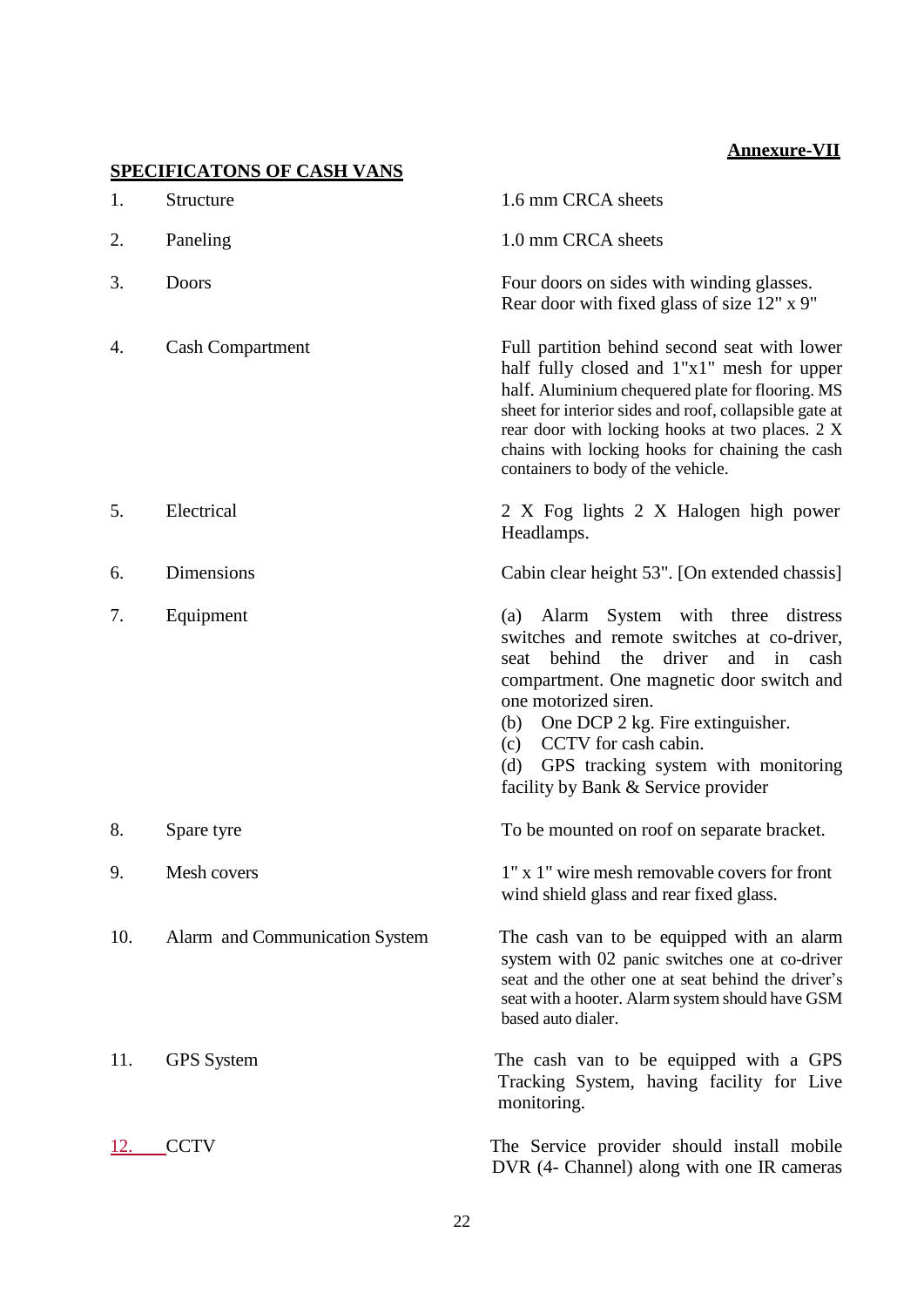- 13 Each cash van should have tubeless tyres, wireless (mobile) communication and hooters for emergency siren should be installed.
- 14 Each cash van should be GPS enabled and monitored live with geo-fencing mapping with the additional indication of the nearest police station in the corridor for emergency.
- 15. Installation of CCTV system is mandatory and should be covering both the passenger and cash compartments.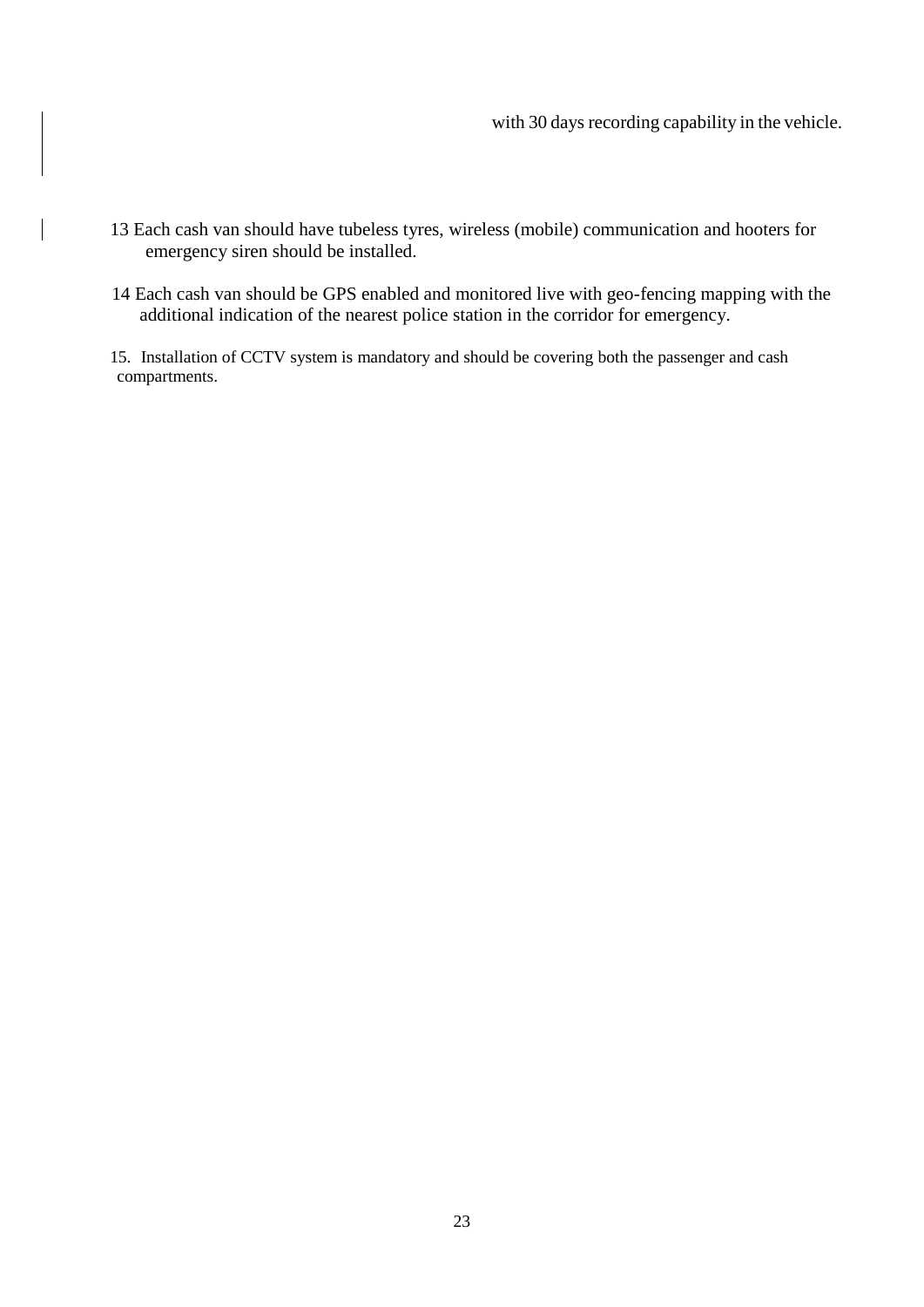#### **Annexure-VIII**

## **AGREEMENT OF CONTRACT FOR CASH VAN SERVICES AT BANK OF MAHARASHTRA, NASIK ZONE**

Address: Bank of Maharashtra ………………………………………. Nasik This

Agreement is entered on the day of  $\frac{1}{2}$ 

#### **BETWEEN**

**Bank of Maharashtra, a body corporate constituted under the Banking Companies (Acquisition & Transfer of Undertakings) Act, 1970, having its Zonal Office, Gruha Nirman Bhavan, Old Agra Road, Gadkari Chowk, Nasik 422002 ( Maharashtra State)**  hereinafter referred to as the 'Bank' which expression unless repugnant to the context or meaning thereof shall include its Successors and assigns of the First part

#### **A n d**

**M/s** extended. Office at (herein in the extended) with regd. Office at after referred service provider) which expression shall, wherever the context so permits, mean and include its successors and assigns) of the second part.

#### WHEREAS

A) The bank is engaged in the business of banking and is desirous of strengthening its cash remittance services between its various Branch Offices, Currency Chests as well as its clients.

B) The Service Provider (Cash van) is engaged and experienced in the business of assisting banks and others in such cash remittance and wishes to offer its services to the bank.

#### **IT IS NOW AGREED BETWEEN THE PARTIES HERETO AS Follows**:-

#### **1. Period of the Agreement**

This agreement shall come into effect from (date) and continue to be in force for a period of 36 months up to and inclusive of (date) or its sooner determination in terms hereof with year to year review.

#### **2. The Services.**

The SERVICE PROVIDER agrees to provide to the Bank its customized Cash Vans (CCVs) with drivers and armed Security Guards and in each of cash van for cash remittance as may be requested and authorized by the Bank to SERVICE PROVIDER from time to time in the manner and on the terms and conditions hereinafter set out and the Bank agrees, on the basis of the representations and undertakings made by the SERVICE PROVIDER as stated hereinafter, to avail the service from the SERVICE PROVIDER. The services of cash vans will be provided for 8 hours daily and the kilometer per vehicle will be 2500 kms per month on daily cumulative basis. Services provided in excess of these limits will be charged extra as per rates agreed between the Bank and SERVICE PROVIDER.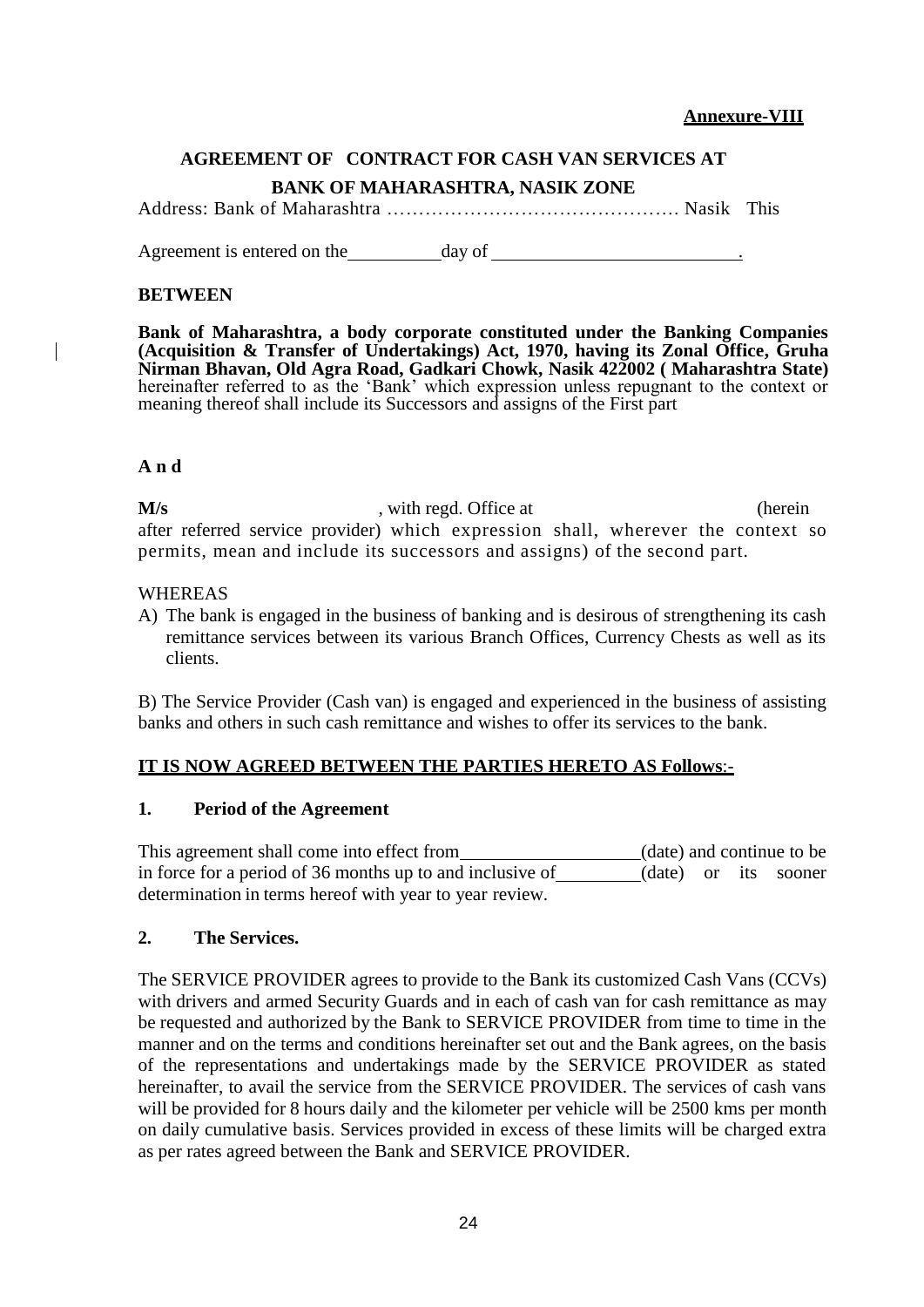## **3. The Service Provider's representations, Undertakings and Covenants**:

3.1 The SERVICE PROVIDER represents that it will comply with all legal requirements (including statutory and regulatory requirement) and obtains such licenses, approvals and consents, if any, prescribed/required under any law/rules/regulations, and keep them valid.

3.2 The SERVICE PROVIDER represents that it is adequately equipped, in terms of infrastructure, manpower and expertise to provide the Services and undertakes to provide the services all the time during the period of this agreement.

3.3 The SERVICE PROVIDER agrees that the personnel including its Owner(s), director(s), partner(s), employee(s) engaged by the SERVICE PROVIDER in relation to the Service will be the sole responsibility of the SERVICE PROVIDER as to their costs and consequences arising out their engagement or conduct. It is understood that the Bank shall not be liable to pay any remuneration or compensation to the SERVICE PROVIDER or any of the personnel (including its owner(s), director(s), partner(s), employee(s) and any representatives) engaged by the SERVICE PROVIDER in relation to the service expect the fee payable to the SERVICE PROVIDER.

## **3.4 The SERVICE PROVIDER shall ensure that:-**

(i) The CCVs shall be placed at the time and place appointed by the First Party fully equipped and fit to perform duties. Timings and place will be laid down in the approval letter.

(ii) The driver of the CCV and the armed security guards will be properly verified by the local police. They should carry tamper proof photo identity cards issued by the SERVICE PROVIDER and wear prescribed uniform. A copy of the police verification report will be provided to the bank in respect of all drivers and Loaders provided by the SERVICE PROVIDER. It will be the responsibility of the SERVICE PROVIDER to ensure that the drivers follow all the rules and regulations laid down by the RTO authorities.

(iii) At no. point, time during the prescribed duty Hours, drivers and guards will leave their place of duty, The SERVICE PROVIDER shall arrange to send a relief/substitute who also be a person duly verified by the police.

(iv) The SERVICE PROVIDER shall provide a "Checking Register" with each CCV site for the purpose of checking carried out by the SERVICE PROVIDER and First Party authorities.

## **3.5 The SERVICE PROVIDER shall undertake as under:**

(i) Maintain up-to-date record of all drivers/guards as Per Shop & Establishment. Act and will discharge all obligations under various labour laws viz EPF Act, ESI Act, Gratuity, Bonus Act, Workmen's Compensation Act, Contract labour Contract labour (Regulation & Abolition Act) etc. or under any other State/ Union Legislation in respect of drivers/guards engaged by the SERVICE PROVIDER.

(ii) Take full responsibility of all acts of commission and/ or omission by their drivers/ guards or any injury or mishap caused during the course of transport or during rendering the services and will meet all liabilities arising out of such situations.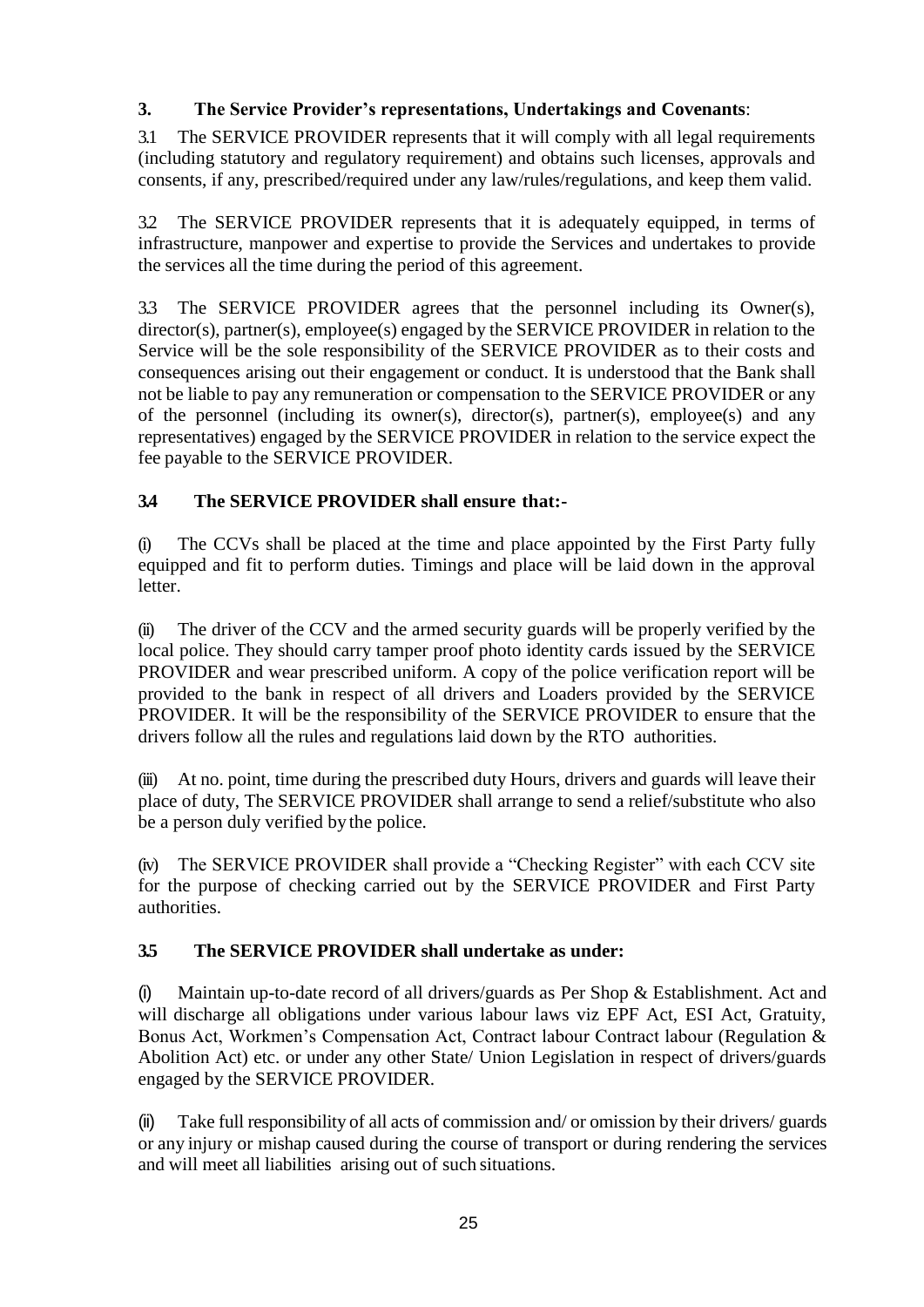(iii) Change the driver/ loader immediately on instructions from the First Party if the performance of a particular driver/guard is not acceptable or found physically/medically unfit and decision of the First Party shall be final in this regard.

**(iv) Be absolutely responsible for the payment of Salary, all other statutory obligations for drivers/guards (or their dependents), on account of salary/wages, bonus, arrears, employment/ termination benefit, compensation or other claim whatsoever under Workmen's Compensation Act or any other law and the First Party has no connection in relation to such matters.**

(v) In case of any mishap/ injury sustained by the Driver/guard of whatsoever nature (minor/major/fatal including death during the course of their duty) the responsibility of granting compensation, if any, on that count will be that of the SERVICE PROVIDER and not of the First Party.

(vi) If for any reason, compensations, costs, etc, are Paid by the first party, the same shall be reimbursed by the SERVICE PROVIDER to First Party without any demur, with interest at the rate as applicable for clean advances.

(vii) In the event of theft, robbery, dacoit or pilferage of the First Party's property or materials, the SERVICE PROVIDER shall actively assist the First Party for the investigation of the case and if negligence/ collusion of drivers/guards, is established, such loss due to theft etc is to be made good by the SERVICE PROVIDER. SERVICE PROVIDER agrees to indemnify such loss, irrespective of the fact that such risk might have been insured.

(viii) Furnish the names and permanent and local Addresses of the drivers and security guards being posted for the above purpose of the drivers and security guards being posted for the above purpose from time to time along with their latest photographs, thumb impression and signatures.

(ix) Furnish the proof of having paid the wages, Provident fund contributions and other legal liabilities to the driver(s) and security guard(s) engaged by them, within one week of the disbursement of wages to them. If proof is not tendered, the First Party may not reimburse the payment due to the SERVICE PROVIDER.

### **CCV provided by the SERVICE PROVIDER should meet the following criteria:**

4.1 Comprehensive insurance/Third Party Insurance of CCV against risk must be available. Vehicle must be roadworthy.

4.2 It should be Brand New Vehicle, Jeep Chassis on the date of commencement/ renewal of the agreement.

4.3 Adequate space for keeping currency boxes and seating arrangements in middle section of one guard and cash crew of the Bank and with one guard with weapons to sit in the co-driver seat on the front side (Vehicles will re-modified as per suitable designed given by the Bank)

4.4 Vehicle should contain adequate fuel and be available at minimum notice as per timings laid downby the bank.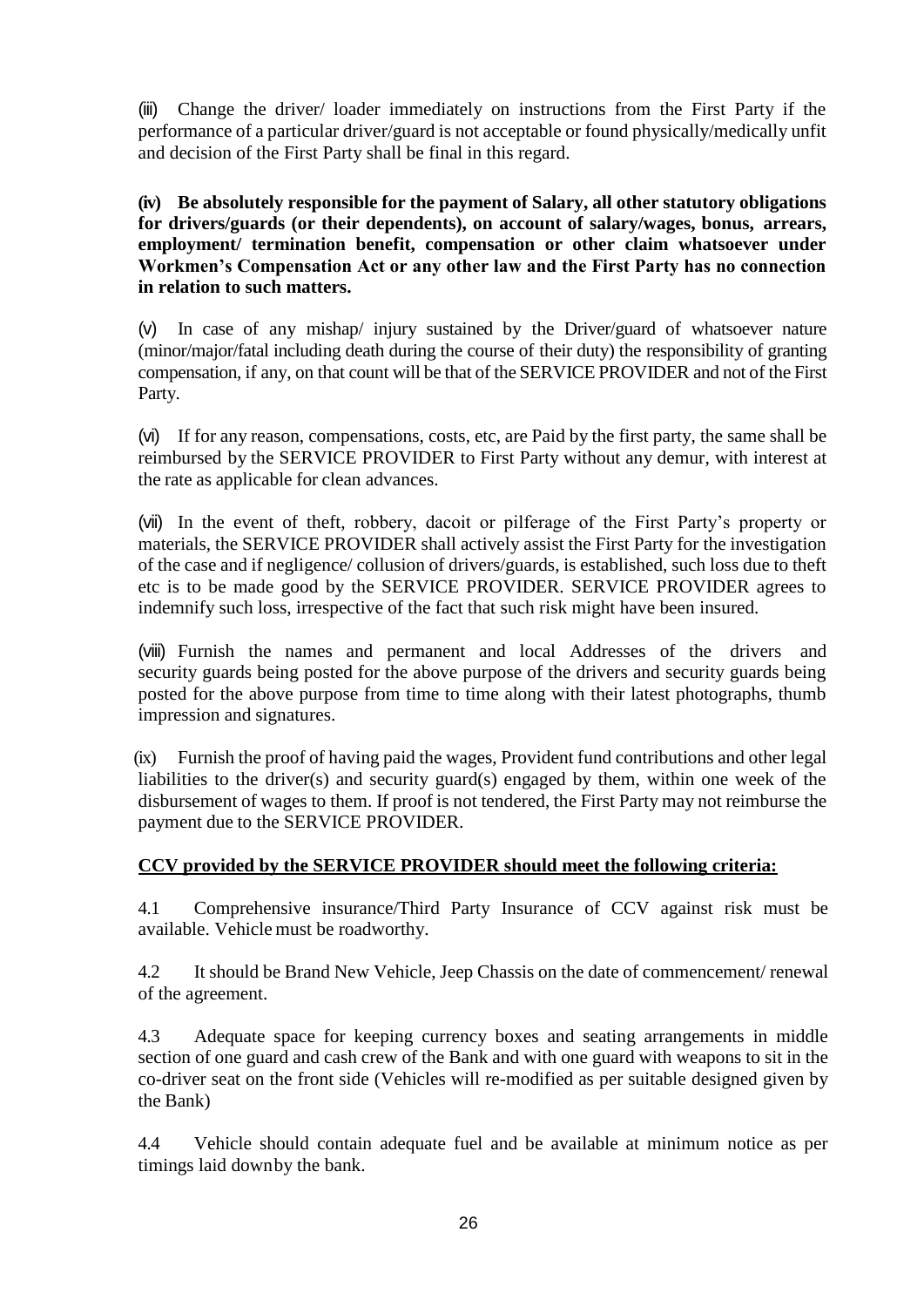4.5 All glass panes and windscreen should be covered with iron grill or wire mesh.

4.6 All doors should have double locks i.e. one from inside and other from outside.

4.7 Alarm system with siren should be fitted with activation points for the guard, driver and rear cabin.

4.8 It should have adequate arrangements of chaining of cash boxes to the body of the vehicle.

4.9 Cash van should have a fire extinguisher and a first aid box.

4.10 Cash Van should be provided with a functional cellular/mobile phone and connected to Mobile tracking system.

4.11 CCV should have a secure partition between cash crew cabin and cash box area with dual locking arrangement.

4.12 CCV should have adequate portholes for observation and use of weapons by guards.

4.13 CCV should have anti-theft/ burglary central locking system for side and rear doors.

4.14 Easy maneuverability in narrow lanes and congested areas, where applicable.

4.15 Should confirm to local laws stipulated by transport department and other government bodies as well as pollution norms.

4.16 CCV should be fitted with GPS monitoring systems and CCTV cameras for cash boxes area.

4.17 Back up cash van will be provided within 2hrs in case the cash van develops any mechanical fault.

## **Relationship**

It is agreed and understood by the parties that neither the SERVICE PROVIDER nor any of the personnel engaged by the SERVICE PROVIDER for the purpose of the service (including its owner(s), director(s), partner(s), employee(s) and representative(s) shall have employee employer relationship with the bank.

### 5. **The Service Provider's Indemnity andAssurance**

5.1 The SERVICE PROVIDER hereby expressly agrees to indemnify the Bank and its official and keep the Bank and its officials indemnified against all loss, liability or obligation arising out of its conduct or that of any of the personnel (including its owner(s), director(s), employee(s) and representative(s)in connection with the service and this agreement.

5.2 The SERVICE PROVIDER shall take and service the policy of Fidelity insurance in respect of cash in transit and crew as per law. Provided and comprehensive 3rd party insurance for CCV at its own cost and furnish a copy to the bank.

6. In case on any day/during any period of the agreement the SERVICE PROVIDER fails to provide CCV, the Bank will remit the cash under own arrangements, and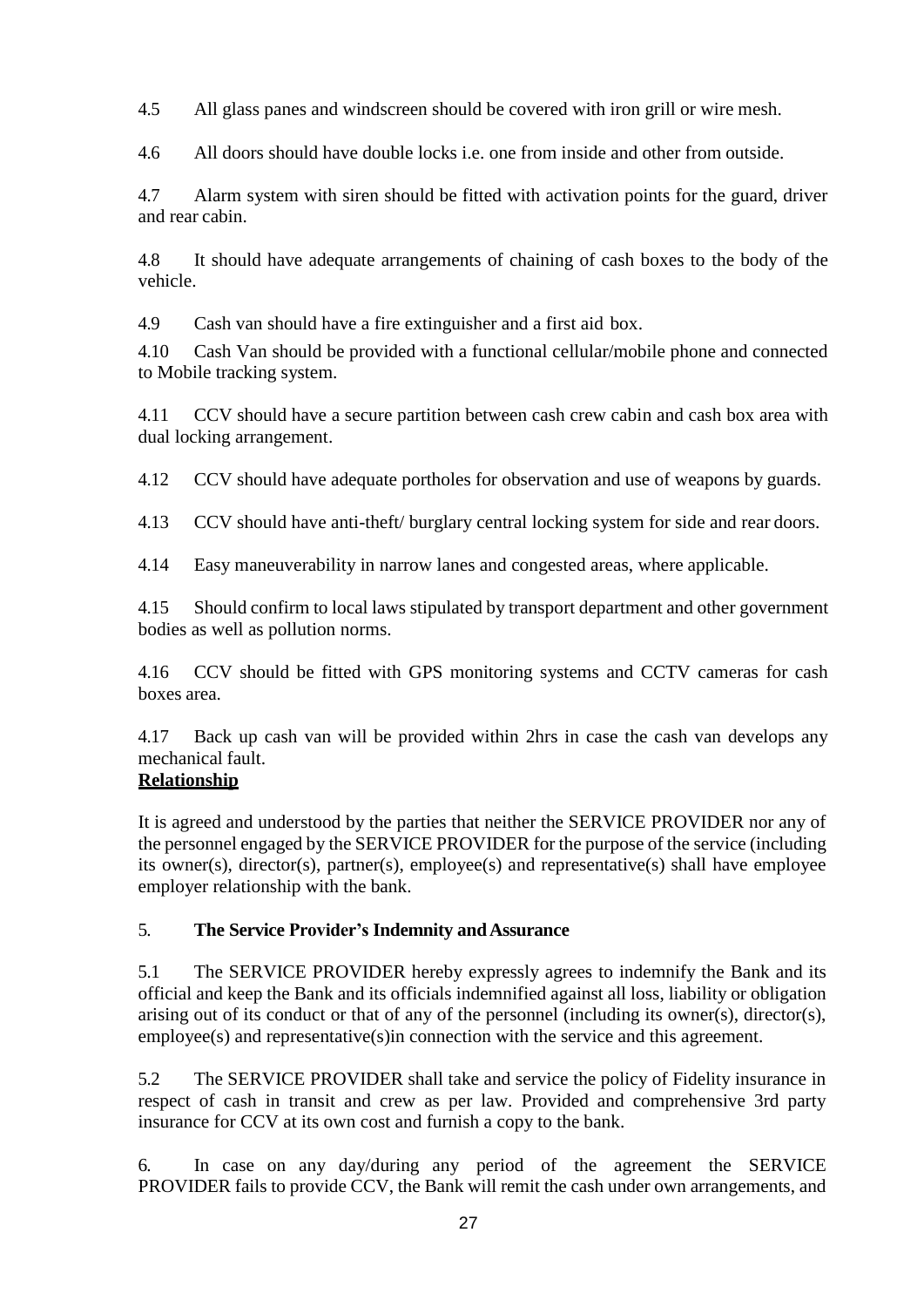double the pro rata charges will be debited from Service Provider's bill every month.

## 7. **The Bank's Covenants**

7.1 The Bank shall in consideration of the services, Pay to the SERVICE PROVIDER charges indicated in para 7.2 and the following : (Also see Note at the end)

- i) Type of Vehicle Mahindra Maxi Truck/Bolero
- ii) Number of vehicles Two
- iii) Meterage to be covered per month 2500 Kms. Pervehicle.
- iv) Staff to be provided One Driver and one loader/helper.

7.2 Charges to be paid would be Rs /- plus Rs for vehicle tracking system (Rs. only) per month up to 2500 Kms duty per month per vehicle. Additional charges for **duty hours** will be @ Rs. /- per km on monthly cumulative basis. Additional charges for duty hours beyond ... hrs would be  $\widehat{\omega}$  Rs. /- per head (Driver / Armed Security Guards) per hour. Service tax as applicable will be paid extra. Rate for night halt outside nodal station shall be @ Rs. / per night extra.

7.3 The charges payable are all inclusive and no other expense would be reimbursed to the SERVICE PROVIDER. Rates include all other taxes, levies, cell phone charges, fuel charges, insurance premium/ salaries /wages etc to be paid to the Govt. or any other body's drivers or guards provided with CCV.

7.4 The Bank shall not be liable to pay to the SERVICE PROVIDER any amount (whether by the way of compensation, remuneration, reimbursement or otherwise), other than the fees as mentioned in para 7.2 above, in relation to the service provided by PAS.

7.5 The distance will be calculated from Nodal Branch Office/ Currency Chest or the Initial Reporting Point to place of work only, Distance covered from SERVICE PROVIDER's depot or overnight parking place to the Initial reporting point will not be included. Similarly, any meterage spent for repairs etc or any other work not assigned by the controlling/Designated Officer of the Bank will be EXCLUDED.A proper logbook will be maintained for each CCV. Each page will be initialed by the driver of the SERVICE PROVIDER and designated officer of BO Daily. Monthly summary will be signed by the Branch Incumbent and Authorized Officer of the SERVICE PROVIDER and presented to the Paying authority along with the Monthly Bill.

7.6 No extra meterage or additional working hours.(I.e. beyond 200 hrs. per month) is permitted except with the prior and written sanction of the Branch Incumbent, Delays on account of breakdowns due to external events such as accidents, road blocks, unusual traffic jams or work assigned by the vendor will be EXCLUDED while working out the total hours done. Time of reporting and time of dispersal will be recorded daily and initiated by the Designated Official of the BO for cash remittance.

7.7 Payment will be made by the Bank within 7 working days of the presentation of the Bill. There will be no enhancement in rates/charges during the validity period of the present agreement No other charges shall be payable to the SERVICE PROVIDER, except the agreed amount.

## 8. **RateRenewal**

Rate per cash van shall be increased @ 8% per year in case the contract is renewed by the first party.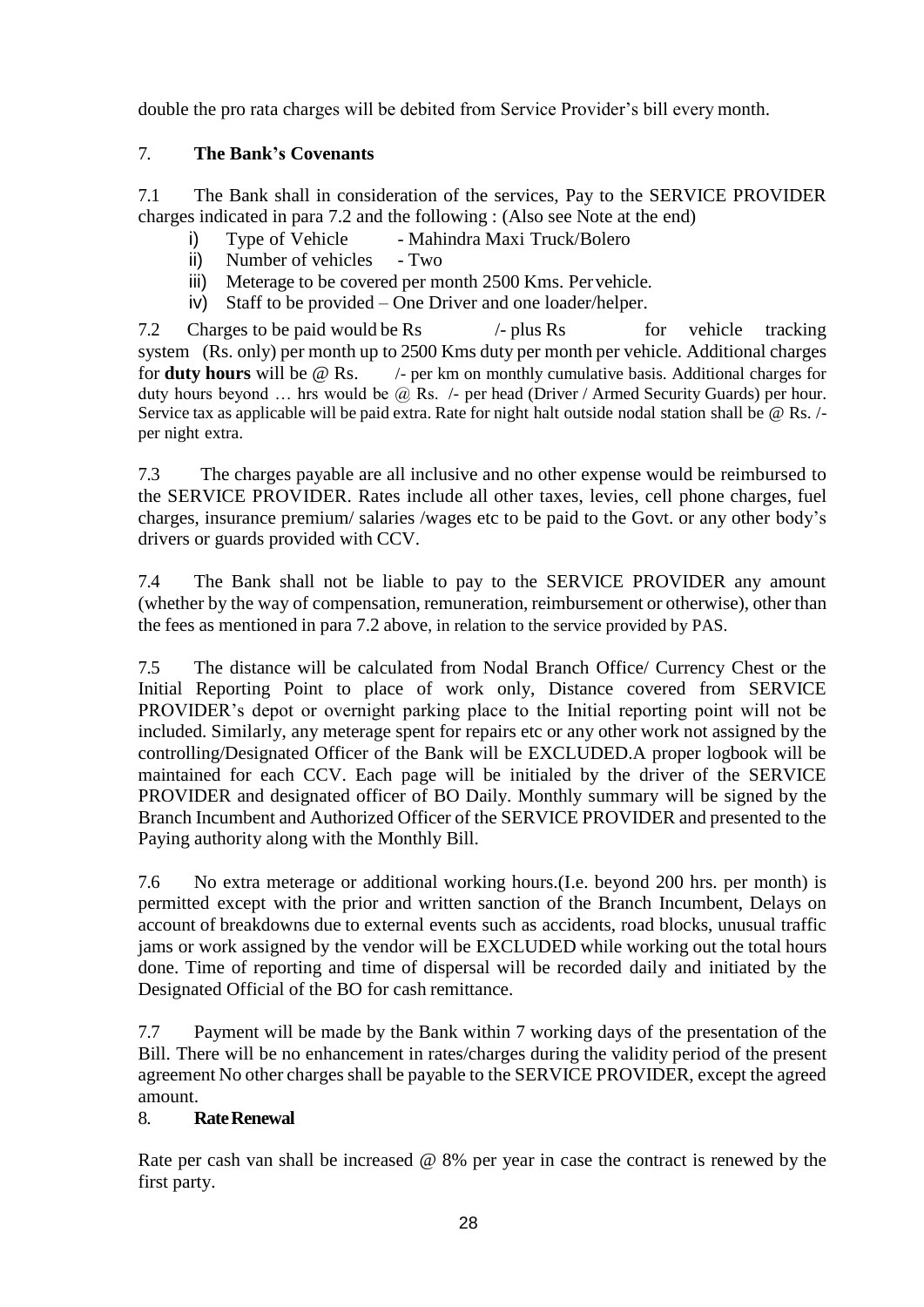## 9. **Non Exclusive Agreement**

It is expressly agreed and understood between the parties hereto that this agreement is on nonexclusive basis and the SERVICE PROVIDER does not have any exclusive right to provide the said services set out herein to the Bank and that the Bank is free to engage as many companies/ firms, whether similar or otherwise, to provide such services and enter into agreements with any other person, Firm, Company, Organisation, as may be deemed fit by the Bank.

## **10. Publicity**

The SERVICE PROVIDER, its employees, representatives etc shall not use the name, trademark and/or logo of the bank in any sales or marketing publication or advertisement or in any other manner.

### **11. Miscellaneous**

11.1 The Bank may amend this agreement by giving a notice of one month of such amendment to the SERVICE PROVIDER, on the address first stated above.

11.2 The Bank shall have a right to terminate this agreement any time without assigning any reason whatsoever. On such termination, the First Party will have right to get service from other Agencies or make such alternate arrangements, as it deem fit without any let or hindrance and if termination is caused due to any default or non-performance or unsatisfactory performance of SERVICE PROVIDER. SERVICE PROVIDER shall be liable to pay damage being the extra cost to be incurred by the First Party. SERVICE PROVIDER shall reimburse the amount claimed by the First Party immediately after demand.

11.3 This agreement shall stand terminated in the event of:

(i) Any of the SERVICE PROVIDER representation and undertakings being or becoming incorrect or untrue.

(ii) Breach by the SERVICE PROVIDER to observe any of the terms and conditions contained herein or under any of the letters of request and authorization issued by the Bank in pursuance hereof or under any other agreement entered by the SERVICE PROVIDER of any of its personnel (including its owner(s),director(s), partner(s), employee(s) and representative(s) and

(iii) Insolvency or bankruptcy of the SERVICE PROVIDER or any of its personnel (including its owner(s), director(s), partner(s), employee(s) and representative(s).

**12. Continuation of Service.** In the event of expiry / termination of contract the service provider agrees to continue its service on the same terms and conditions and remuneration till appointment of new service provider by the bank.

12.1 The SERVICE PROVIDER shall not assign the rights or obligations hereunder, unless written permission by the Bank.

12.2 The Bank may assign its rights and obligations hereunder in its sole discretion.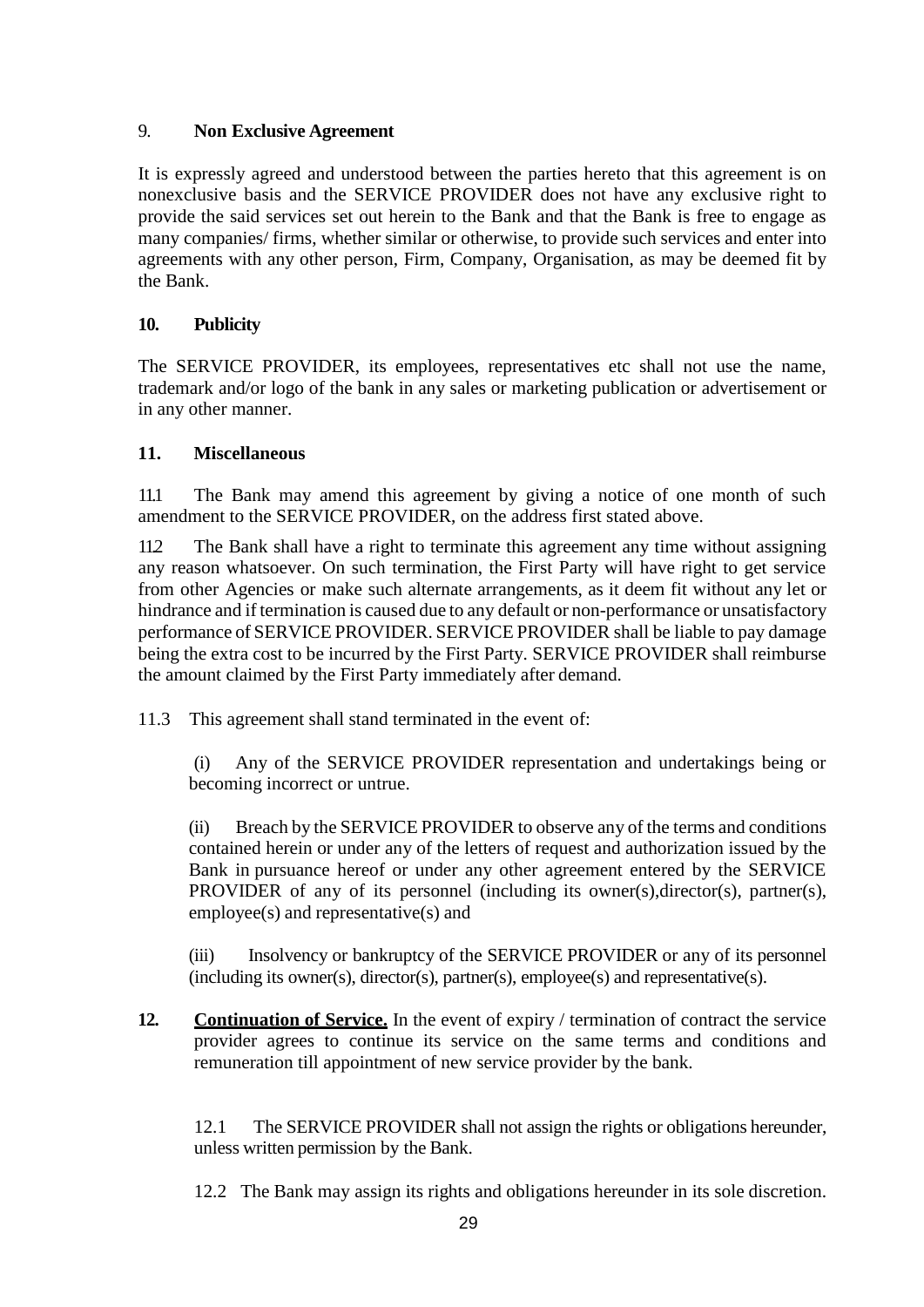IN WITNESS WHEREOF the parties hereto have executed these Present the day day month and year first hereinabove written.

For the Bank for the SERVICE PROVIDER For For & on behalf of (FIRST PARTY)  $M/s$ (SECOND PARTY)

#### **NON - DISCLOSURE AGREEMENT**

This Confidentiality cum Non-disclosure Agreement is entered into at \_ \_\_\_\_\_\_\_\_\_\_\_on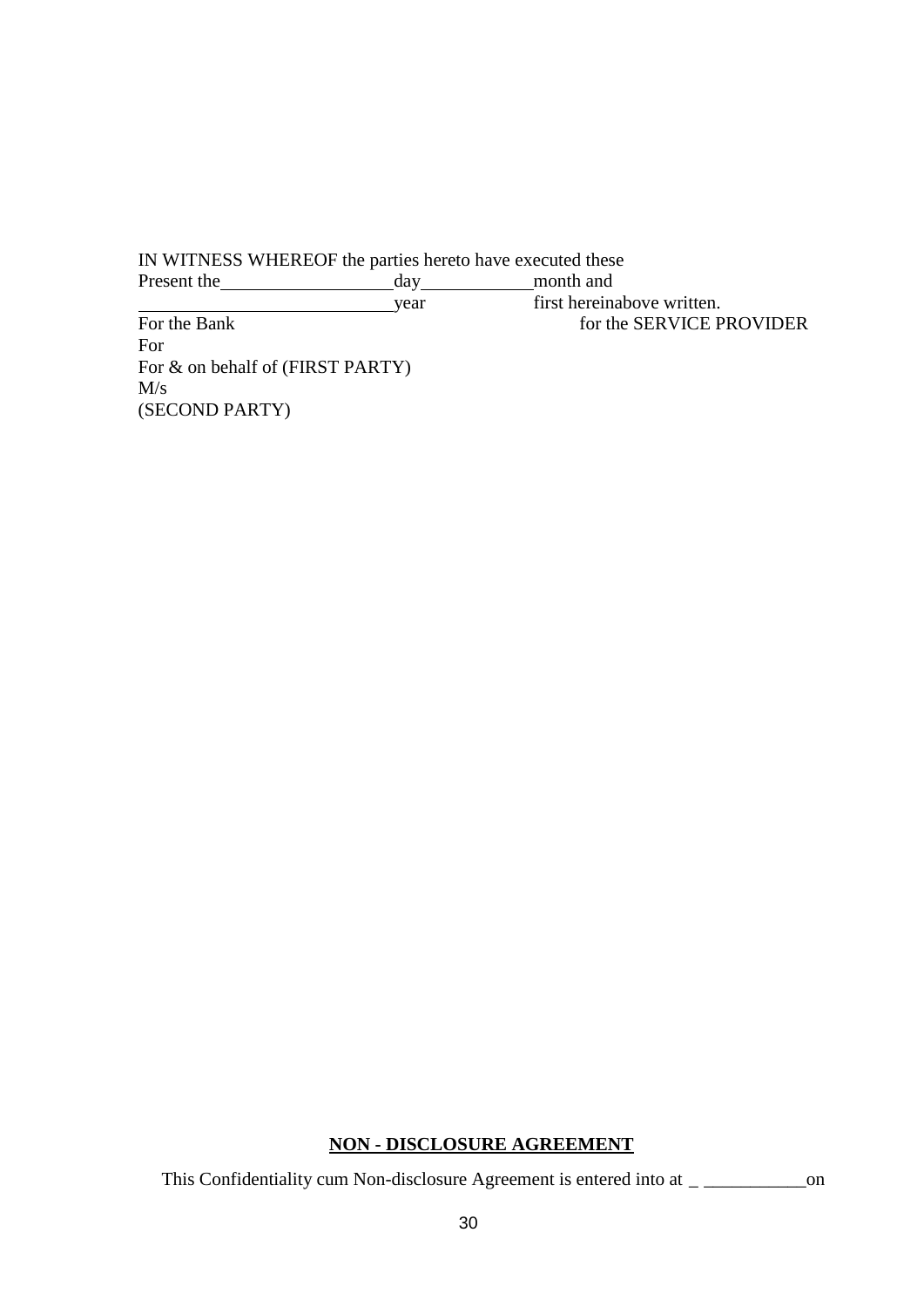this day \_\_\_\_\_\_\_\_\_of year, between \_\_\_\_\_\_\_\_\_\_\_\_\_(Insert Name of the Bidder) a company Within the meaning of Companies Act, 1956, having its Registered Office at (herein after called "Bidder") and Bank of Maharashtra, a Body Corporate constituted under the Banking Companies (Acquisition & Transfer of Undertakings) Act, 1970 having its Head Office at 1501, 'LOKMANGAL', Shivajinagar, Pune – 411 005 (herein after referred to as 'BOM' or "Bank"). The Bidder and BOM had discussions and negotiations concerning the establishment during continuance of a business relationship between them as per Agreement dated -------------------- (hereinafter referred to as 'Agreement'). In the course of such discussions and negotiations, it is anticipated that either party may disclose or deliver to the other party certain of its trade secrets or confidential or proprietary information for the purpose of enabling the other party to evaluate the feasibility of such a business relationship. The parties have entered into this Agreement, in order to assure the confidentiality of such trade secrets and confidential and proprietary information in accordance with the terms of this Agreement. As used in this Agreement, the party disclosing Proprietary Information (as defined below) is referred to as the 'Disclosing Party' and will include its affiliates and subsidiaries, the party receiving such Proprietary Information is referred to as the 'Recipient', and will include its affiliates and subsidiaries.

#### Now this Agreement witness:

1. Proprietary Information: As used in this Agreement, the term 'Proprietary Information' shall mean all trade secrets or confidential or Proprietary Information designated as such in writing by the Disclosing Party, whether by letter or by the use of an appropriate prominently placed Proprietary stamp or legend, prior to or at the time such trade secret or confidential or Proprietary Information is disclosed by the Disclosing Party to the Recipient. Notwithstanding the forgoing, information which is orally or visually disclosed to the recipient by the Disclosing Party or is disclosed in writing unaccompanied by a covering letter, proprietary stamp or legend, shall constitute proprietary information if the disclosing party, within 10 (ten) days after such disclosure, delivers to the Recipient a written document or documents describing such Proprietary Information and referencing the place and date of such oral, visual or written disclosure and the names of the employees or officers of the Recipient to whom such disclosure was made.

#### 2. Confidentiality

(a) Each party shall keep secret and treat in strictest confidence all confidential information it has received about the other party or its customers and will not use the confidential information otherwise than for the purpose of performing its obligations under this Agreement in accordance with its terms and so far as may be required for the proper exercise of the Parties' respective rights under this Agreement.

(b) The term 'confidential information' shall include all written or oral information (including information received from third parties that the 'Disclosing Party' is obligated to treat as confidential) that is (i) clearly identified in writing at the time of disclosure as confidential and in case of oral or visual disclosure, or (ii) that a reasonable person at the time of disclosure reasonably would assume, under the circumstances, to be confidential. Confidential information shall also include, without limitation, software programs, technical data, methodologies, know-how, processes, designs, new products, developmental work, marketing requirements, marketing plans, customer names, prospective customer names, customer information and business information of the 'Disclosing Party'.

Non-Disclosure of Proprietary Information: For the period during the Agreement or its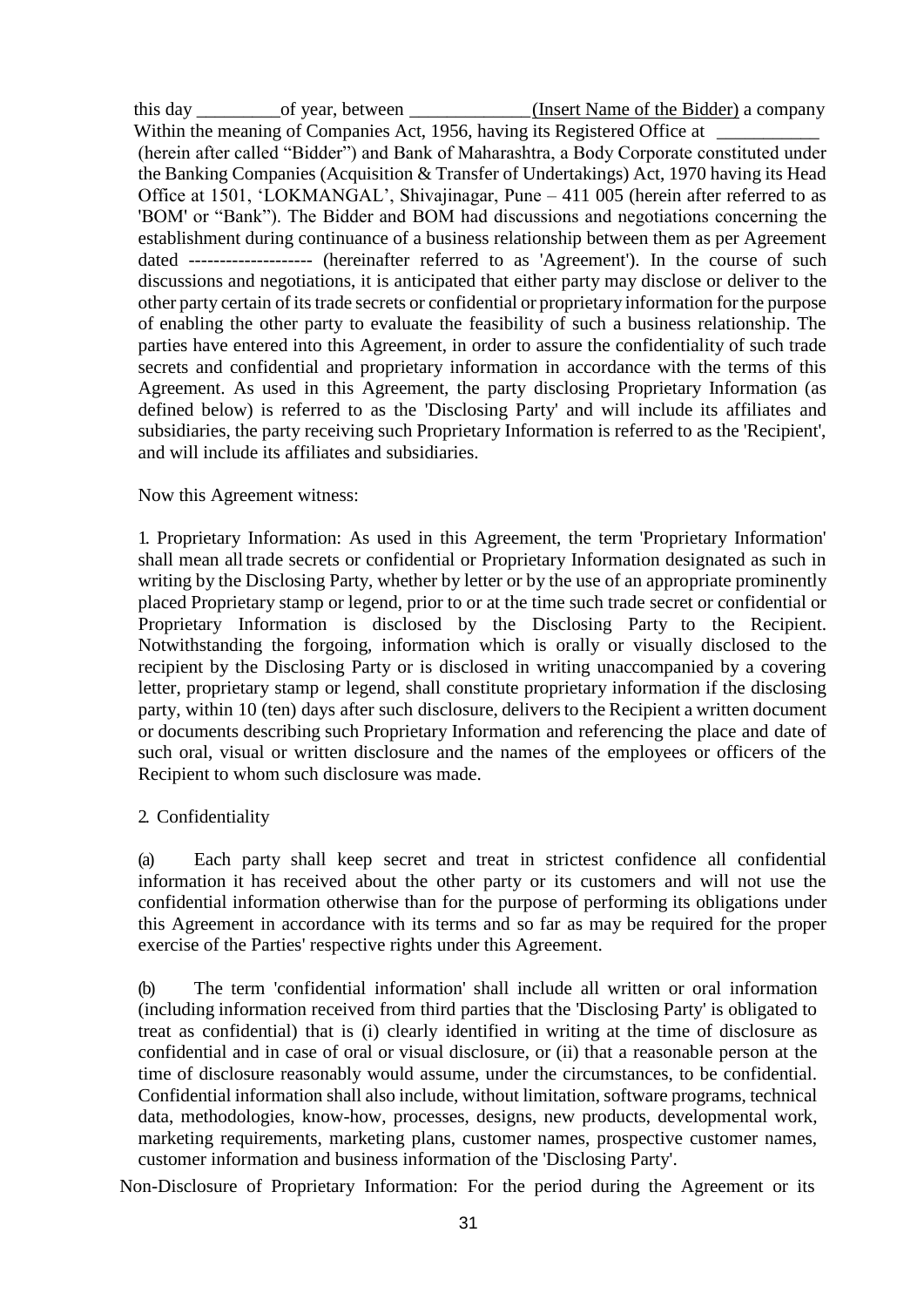renewal, the Recipient will:

(a) Use such Proprietary Information only for the purpose for which it was disclosed and without prior written authorization of the Disclosing Party shall not use or exploit such Proprietary Information for its own benefit or the benefit of others.

(b) Protect the Proprietary Information against disclosure to third parties in the same manner and with the reasonable degree of care, with which it protects its confidential information of similar importance: and

(c) Limit disclosure of Proprietary Information received under this Agreement to persons within its organization and to those third party contractors performing tasks that would otherwise customarily or routinely be performed by its employees, who have a need to know such Proprietary Information in the course of performance of their duties and who are bound to protect the confidentiality of such Proprietary Information.

3. Limit on Obligations : The obligations of the Recipient specified in clause 3 above shall not apply and the Recipient shall have no further obligations, with respect to any Proprietary Information to the extent that such Proprietary Information:

(a) Is generally known to the public at the time of disclosure or becomes generally known without any wrongful act on the part of the Recipient,

(b) Is in the Recipient's possession at the time of disclosure otherwise than as a result of the Recipient's breach of a legal obligation;

(c) Becomes known to the Recipient through disclosure by any other source, other than the Disclosing Party, having the legal right to disclose such Proprietary Information.

(d) Is independently developed by the Recipient without reference to or reliance upon the Proprietary Information; or

(e) Is required to be disclosed by the Recipient to comply with applicable laws or governmental regulation, provided that the recipient provides prior written notice of such disclosure to the Disclosing Party and takes reasonable and lawful actions to avoid and/or minimize the extent of such disclosure.

4. Return of Documents: The Recipient shall, upon the request of the Disclosing Party, in writing, return to the Disclosing Party all drawings, documents and other tangible manifestations of Proprietary Information received by the Recipient pursuant to this Agreement (and all copies and reproductions thereof) within a reasonable period. Each party agrees that in the event it is not inclined to proceed further with the engagement, business discussions and negotiations, or in the event of termination of this Agreement, the Recipient party will promptly return to the other party or with the consent of the other party, destroy the Proprietary Information of the other party.

5. Communications: Written communications requesting or transferring Proprietary Information under this Agreement shall be addressed only to the respective designees as follows (or to such designees as the parties hereto may from time to time designate in writing) *MIS* (BOM) Attn : Attn